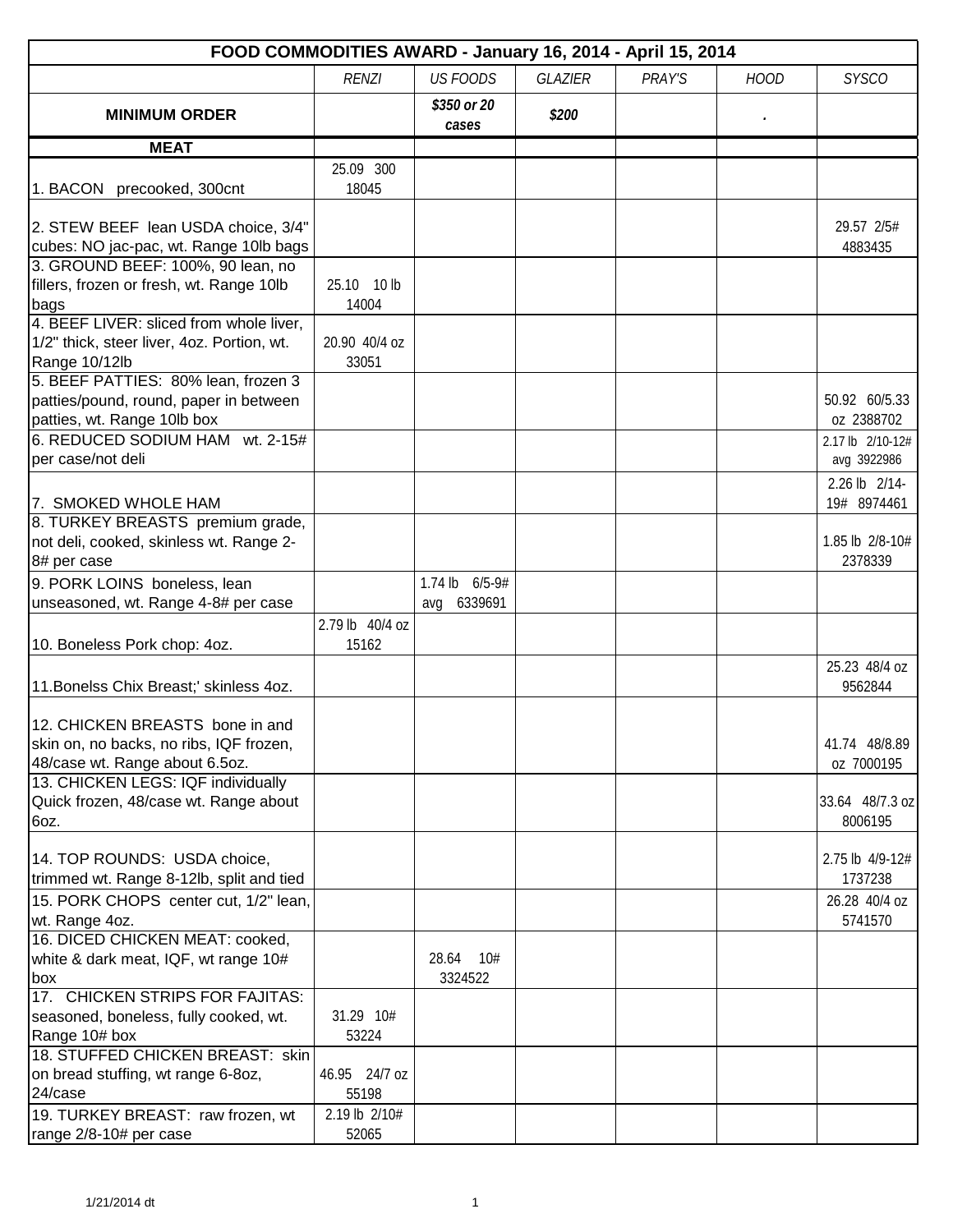|                                                   | <b>RENZI</b>             | <b>US FOODS</b> | GLAZIER | PRAY'S | <b>HOOD</b> | <b>SYSCO</b>                |
|---------------------------------------------------|--------------------------|-----------------|---------|--------|-------------|-----------------------------|
| 20. CUBE STEAK: no JacPac, no                     | 32.00 40/4 oz            |                 |         |        |             |                             |
| fillers, wt. Range 4-5oz, 40/case                 | 33044                    |                 |         |        |             |                             |
| 21. COOKED ROAST BEEF: wt Range                   |                          | .98 lb 2/7-8#   |         |        |             |                             |
| 10# case                                          |                          | avg 996637      |         |        |             |                             |
| 22. SALISBURY STEAK: wt. 4oz, 10#                 |                          |                 |         |        |             | 53.10 120/4 oz              |
| case/JakPac acceptable                            |                          |                 |         |        |             | 2334480                     |
|                                                   |                          | 19.65 10#       |         |        |             |                             |
| 23. ITALIAN SAUSAGE LINKS: wt. 4oz.               |                          | 3335809         |         |        |             |                             |
| 24. PORK BREAKFAST SAUSAGE                        | 18.15 10#                |                 |         |        |             |                             |
| LINKS, cooked 1oz.                                | 45545                    |                 |         |        |             |                             |
|                                                   |                          |                 |         |        |             | 38.31 48/6 oz               |
| 25. BONELESS CHICKEN BREAST                       |                          |                 |         |        |             | 9562885                     |
|                                                   | 38.50 36/4 oz            |                 |         |        |             |                             |
| 26. CHICKEN CORDON BLEU                           | 55186                    |                 |         |        |             |                             |
| 27. PRECOOKED SLICED MEATLOAF                     |                          |                 |         |        |             | 44.32 120/4 oz              |
| <b>DELUXE</b>                                     |                          |                 |         |        |             | 6772883                     |
|                                                   |                          |                 |         |        |             |                             |
| 28. GROUND TURKEY                                 |                          |                 |         |        |             | 13.69 4/5#<br>7268279       |
|                                                   |                          |                 |         |        |             |                             |
|                                                   | 1.00 lb 4/5#             |                 |         |        |             |                             |
| 29. TURKEY DOGS - 10 lb package                   | 23099                    |                 |         |        |             |                             |
| 30. GROUND BEEF - 80/20 frozen - 10               | 2.05 lb 8/10#            |                 |         |        |             |                             |
| Ib package                                        | 14005                    |                 |         |        |             |                             |
| 31. GROUND BEEF - 80/20 - fresh - 5<br>Ib package |                          |                 |         |        |             | 2.08 lb 4/5#<br>avg 0566709 |
|                                                   |                          |                 |         |        |             |                             |
| <b>FROZEN MEAT</b>                                |                          |                 |         |        |             |                             |
| 1. PORK BBQ RIBETTES: cooked,<br>100/case         | 29.75 60/3.2 oz<br>33023 |                 |         |        |             |                             |
| 2. BREADED VEAL PATTY with                        | 29.00 40/4 oz            |                 |         |        |             |                             |
| CHEESE: 40/case                                   | 33041                    |                 |         |        |             |                             |
| 3. STUFFED PEPPERS W/SAUCE:                       |                          |                 |         |        |             | 52.30 4/5 lb                |
| 48/case                                           |                          |                 |         |        |             | 2517001                     |
| 4. STUFFED CABBAGE W/SAUCE:                       |                          | 43.08 4/96 oz   |         |        |             |                             |
| 48/case                                           |                          | 1326305         |         |        |             |                             |
| 5. BREADED FISH : uncooked 32/cse                 |                          |                 |         |        |             | 37.42 10#                   |
| comparable to Pier 17                             |                          |                 |         |        |             | 6788681                     |
|                                                   |                          |                 |         |        |             | 19.73 10 lb                 |
| 6. BREADED FISH COOKED 48/CASE                    |                          |                 |         |        |             | 6085167                     |
|                                                   |                          | 31.35 40/4oz    |         |        |             |                             |
| 7. UNBREADED VEAL PATTY: 40Z.                     |                          | 3364791         |         |        |             |                             |
|                                                   | 24.09 60/2.75            |                 |         |        |             |                             |
| 8. FROZEN MANICOTTI: 60/case 3oz.                 | oz 35243                 |                 |         |        |             |                             |
| 9. FROZEN STUFFED SHELLS: 20Z.,                   | 36.00 120/2 oz           |                 |         |        |             | 28.92 96/2 oz               |
| 120/case                                          | 35249                    |                 |         |        |             | 1948512                     |
|                                                   |                          |                 |         |        |             | 40.56 25#                   |
| 10. PEPPERONI: sliced, 10# case                   |                          |                 |         |        |             | 1752062                     |
| 11. ITALIAN SAUSAGE CUBES:                        | 17.90 2/5#               |                 |         |        |             |                             |
| cooked                                            | 32083                    |                 |         |        |             |                             |
| 12. BREADED CHICKEN PATTY: 30Z.,                  |                          |                 |         |        |             | 11.40 52/3.1 oz             |
| oven ready, white meat                            |                          |                 |         |        |             | 6482749                     |
|                                                   |                          |                 |         |        |             | 57.82 40#                   |
| 13. ITALIAN MEATBALLS: 10# BOX                    |                          |                 |         |        |             | 4288577                     |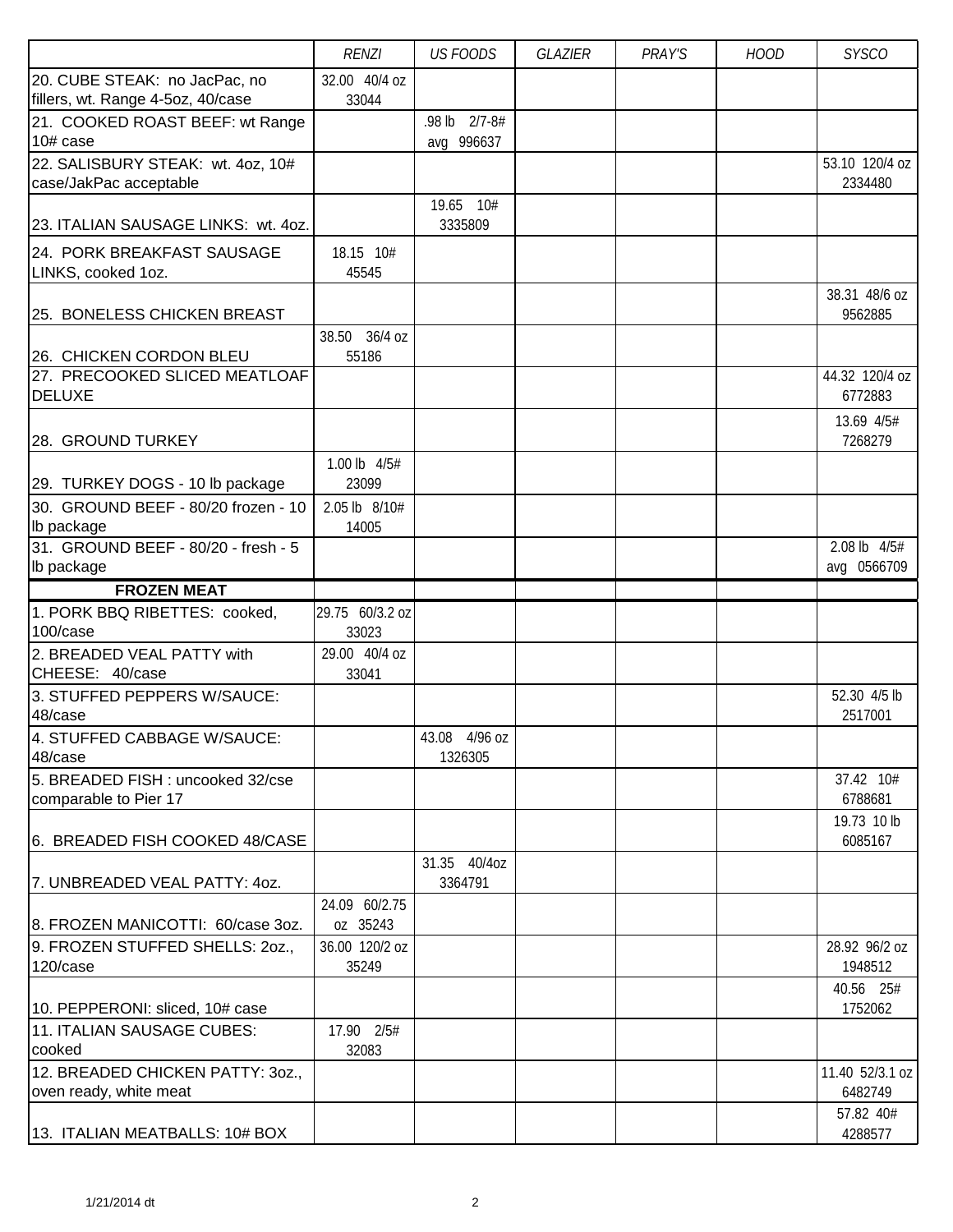|                                          | <b>RENZI</b>        | <b>US FOODS</b>          | GLAZIER | PRAY'S                | <b>HOOD</b> | <b>SYSCO</b>                          |
|------------------------------------------|---------------------|--------------------------|---------|-----------------------|-------------|---------------------------------------|
|                                          |                     |                          |         |                       |             | 23.08 10#                             |
| 14. CUBED PORK                           | 36.90 2/5#          |                          |         |                       |             | 1534262                               |
| 15. PULLED TURKEY                        | 52031               |                          |         |                       |             |                                       |
|                                          |                     |                          |         |                       |             | 13.13 2/5#                            |
| 16. HOT DOGS                             | 3.85 lb 16/2.25#    |                          |         |                       |             | 1073485                               |
| 17. BABY BACK RIBS                       | 17113               |                          |         |                       |             |                                       |
| 18. BREAKFAST TURKEY SAUSAGE             |                     |                          |         |                       |             | 17.91 160/1 oz<br>5393236             |
| 19. UNBREADED FISH FILLETS 4 oz          |                     |                          |         |                       |             | 78.97 4/10#<br>8085698                |
| 20. BREAKFAST SAUSAGE PATTIES            |                     |                          |         |                       |             | 17.67 10#<br>7131907                  |
| 21. FISH NUGGETS 1 oz                    |                     |                          |         |                       |             | 19.35 10#<br>2124709                  |
| 22. POLLOCK POTATO CRUNCH<br>NUGGET 1 oz |                     | 23.19 10#<br>6365837     |         |                       |             |                                       |
|                                          | 15.10 6/5#          |                          |         |                       |             |                                       |
| 23. TATOR TOT 1 oz                       | 34035               |                          |         |                       |             | 16.07 6/3.5#                          |
| 24. HASHBROWN 2.25 oz                    |                     |                          |         |                       |             | 0393678                               |
| 25. PANCAKES - BUTTERMILK 1.2 oz         |                     |                          |         |                       |             | 10.15 144/1.2oz<br>0669200            |
| 26. DICED TURKEY                         | 22.40 2/5#<br>10161 |                          |         |                       |             |                                       |
| 27. BREADED FISH FILLETS 4 oz            |                     |                          |         |                       |             | 19.97 10#<br>1900737                  |
| 28. 5" ROUND PIZZA - individual          |                     |                          |         |                       |             | $\overline{36.18}$ 60/5 oz<br>1740216 |
| <b>FISH</b>                              |                     |                          |         |                       |             |                                       |
| 1. TUNA FISH: 4# can                     |                     |                          |         | 54.80<br>6/66.5<br>0Z |             |                                       |
|                                          |                     |                          |         |                       |             | 47.88 24/12 oz                        |
| 2. TUNA FISH: 12 oz can                  |                     |                          |         |                       |             | 8524357                               |
| <b>EGGS</b>                              |                     |                          |         |                       |             |                                       |
| 1. PEELED HARD COOKED: 20#               |                     |                          |         | 25.75<br>20#          |             |                                       |
| 2. PASTEURIZED EGGS: 15/2#               |                     |                          |         | 35.75 15/2#           |             |                                       |
| 3. EGG PATTIES - frozen                  |                     |                          |         |                       |             | 30.35 200/1 oz<br>9546797             |
| <b>PASTA</b>                             |                     |                          |         |                       |             |                                       |
| 1. SPAGHETTI                             |                     | 10.95<br>2/10#<br>997692 |         |                       |             |                                       |
| 2. ELBOW MACARONI                        |                     | 10.96 2/10#<br>993063    |         |                       |             |                                       |
| 3. ZITI                                  | 11.39 20#<br>84074  |                          |         |                       |             |                                       |
| 4. SPIRALS: tricolored                   |                     | 14.86 2/10#<br>2328805   |         |                       |             |                                       |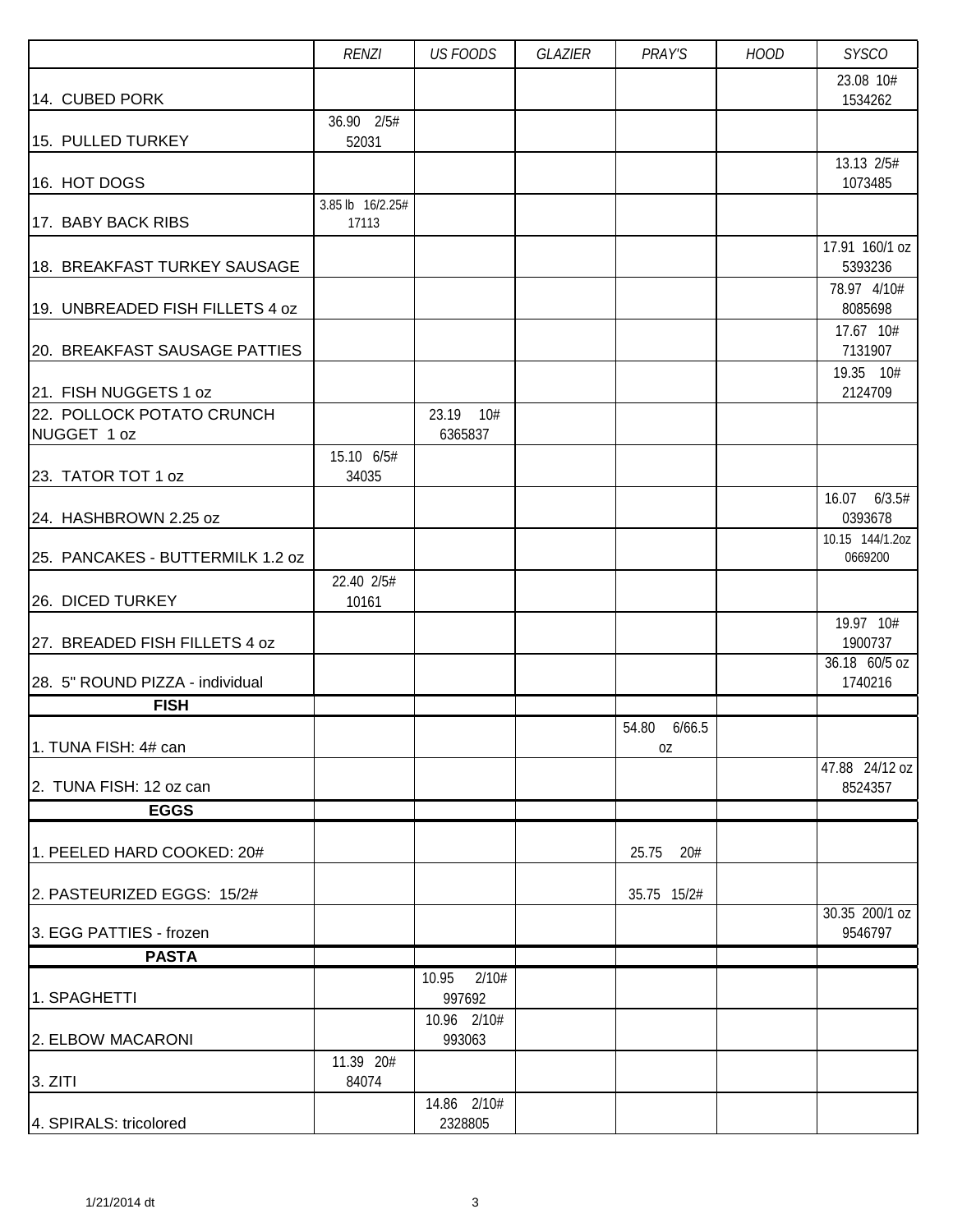|                                | <b>RENZI</b>               | <b>US FOODS</b>          | GLAZIER | PRAY'S | <b>HOOD</b> | <b>SYSCO</b>                |
|--------------------------------|----------------------------|--------------------------|---------|--------|-------------|-----------------------------|
|                                |                            |                          |         |        |             | 10.96 25#<br>7905441        |
| 5. RICE: par boil              | 14.00 12/1#                |                          |         |        |             |                             |
| 6. LASAGNA NOODLES             | 76879                      |                          |         |        |             |                             |
| 7. EGG NOODLES                 | 8.75 10#<br>84082          |                          |         |        |             |                             |
| 8. FROZEN RAVIOLI              |                            |                          |         |        |             | 12.96 220/.58<br>oz 1314822 |
| <b>BAKING PRODUCTS</b>         |                            |                          |         |        |             |                             |
|                                | 7.79 25#                   |                          |         |        |             |                             |
| 1. FLOUR                       | 10881                      |                          |         |        |             |                             |
| 2. SUGAR, GRANULATED           |                            | 18.15<br>50#<br>8383283  |         |        |             |                             |
|                                |                            | 26.21<br>50#             |         |        |             |                             |
| 3. SUGAR, CONFECTIONERY        |                            | 6418669                  |         |        |             |                             |
|                                |                            | 26.79<br>50#             |         |        |             |                             |
| 4. SUGAR, BROWN                |                            | 2033744                  |         |        |             | 35.79 50#                   |
| 5. SHORTENING                  |                            |                          |         |        |             | 5440825                     |
|                                | 35.95 6/gal                |                          |         |        |             |                             |
| 6. VEGETABLE OIL               | 30088                      |                          |         |        |             |                             |
| 7. CORN STARCH                 | 17.25 24/1#<br>91369       |                          |         |        |             |                             |
|                                |                            | 14.06 12/2#              |         |        |             |                             |
| 8. BAKING SODA                 |                            | 1043975                  |         |        |             |                             |
|                                |                            |                          |         |        |             |                             |
| 9. BAKING POWDER               | 5.25 5# 68064<br>17.22 20# |                          |         |        |             |                             |
| 10. COCONUT: unsweetened       | 10189                      |                          |         |        |             |                             |
|                                | 42.75 25#                  |                          |         |        |             |                             |
| 11. SEMI-SWEET CHOCOLATE CHIPS | 92210                      |                          |         |        |             |                             |
| 12. WALNUTS                    |                            | 27.94 5#<br>2634442      |         |        |             |                             |
|                                | 38.50 6/5#                 |                          |         |        |             |                             |
| 13. PEANUT BUTTER              | 92542                      |                          |         |        |             |                             |
|                                | 35.00 12/1.75#             |                          |         |        |             |                             |
| 14. CHIX STUFFING MIX          | 65049                      |                          |         |        |             |                             |
| 15. BRAN MUFFIN MIX            |                            | 48.07 6/5#<br>7002314    |         |        |             |                             |
|                                |                            |                          |         |        |             |                             |
| 16. SALT SUBSTITUTE            |                            | 15.61 2000 ct<br>5007919 |         |        |             |                             |
|                                |                            |                          |         |        |             |                             |
| 17. PEANUT BUTTER CHIPS        |                            |                          |         |        |             |                             |
| <b>INDIVIDUAL CEREALS</b>      |                            |                          |         |        |             |                             |
| 1. CHEERIOS - Individual       |                            |                          |         |        |             | 16.28 84/1 oz<br>7001082    |
|                                | 18.95 96                   |                          |         |        |             |                             |
| 2. CORN FLAKES - Individual    | 85009                      |                          |         |        |             |                             |
| 3. RAISIN BRAN - Individual    | 18.95 96<br>84033          |                          |         |        |             |                             |
|                                |                            |                          |         |        |             | 25.78 96/5/8                |
| 4. SPECIAL K - Individual      |                            |                          |         |        |             | oz 4044699                  |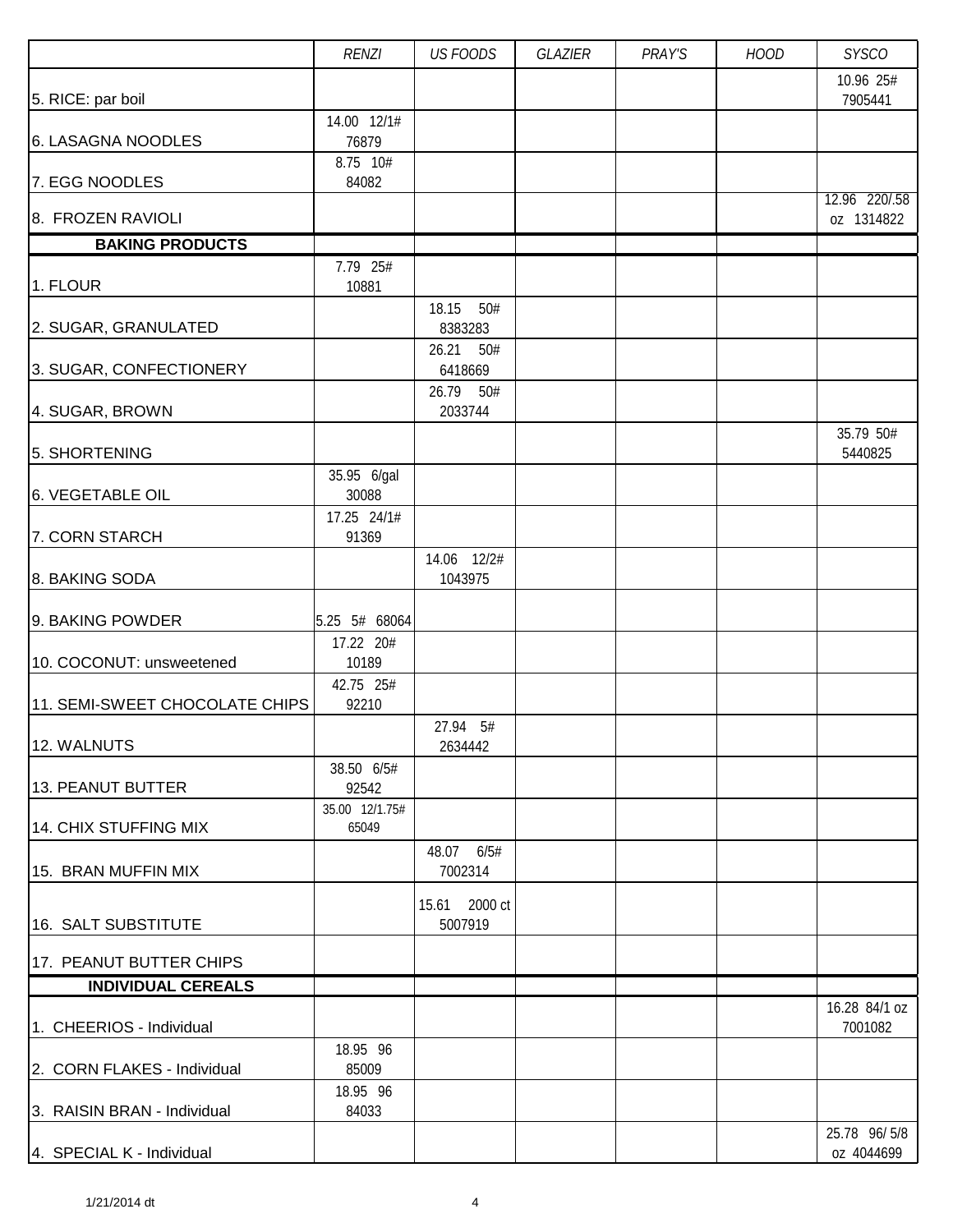|                                                                                 | <b>RENZI</b>        | <b>US FOODS</b>                             | GLAZIER | PRAY'S | <b>HOOD</b> | <b>SYSCO</b>                                    |
|---------------------------------------------------------------------------------|---------------------|---------------------------------------------|---------|--------|-------------|-------------------------------------------------|
|                                                                                 | 18.95 96            |                                             |         |        |             |                                                 |
| 5. RICE CRISPIES - Individual                                                   | 84062               |                                             |         |        |             | 20.87 12/28 oz                                  |
| 6. CREAM OF WHEAT - Bulk                                                        |                     |                                             |         |        |             | 8562639                                         |
|                                                                                 | 24.00 12/42 oz      |                                             |         |        |             |                                                 |
| 7. OATMEAL - Individual                                                         | 85522               |                                             |         |        |             |                                                 |
| 8. SHREDDED WHEAT - Individual                                                  |                     | 26.31 70 ct<br>3489432                      |         |        |             |                                                 |
|                                                                                 |                     |                                             |         |        |             |                                                 |
| 9. SHREDDED WHEAT - Bulk                                                        |                     |                                             |         |        |             |                                                 |
| 10. CREAM OF WHEAT - Individual                                                 |                     |                                             |         |        |             | 17.07 84/1 oz                                   |
| 11. BRAN FLAKES - Individual                                                    |                     |                                             |         |        |             | 7001093                                         |
| <b>DESSERT MIXES</b>                                                            |                     |                                             |         |        |             |                                                 |
|                                                                                 | 59.00 6/5#          |                                             |         |        |             |                                                 |
| 1. BANANA NUT MUFFIN MIX                                                        | 28008<br>27.00 6/5# |                                             |         |        |             |                                                 |
| 2. BLUEBERRY MUFFIN MIX                                                         | 28424               |                                             |         |        |             |                                                 |
|                                                                                 | 26.00 6/5#          |                                             |         |        |             |                                                 |
| 3. BASIC MUFFIN MIX                                                             | 28418               |                                             |         |        |             |                                                 |
| 4. BROWNIE MIX                                                                  |                     |                                             |         |        |             | 22.49 6/5#<br>9031584                           |
| 5. ANGELFOOD CAKE                                                               |                     | 36.41 12/1#<br>9006636                      |         |        |             |                                                 |
|                                                                                 |                     | 60.01 6/5#                                  |         |        |             |                                                 |
| 6. SPICE CAKE MIX                                                               |                     | 20000180                                    |         |        |             |                                                 |
| 7. READY TO SPREAD ICING: MUST<br>BE SHELF STABLE CHOCOLATE &<br><b>VANILLA</b> |                     | $2/11#$ 49.26<br>1008267 / 45.44<br>1004290 |         |        |             |                                                 |
|                                                                                 |                     |                                             |         |        |             | 6/5# 20.81 yel                                  |
| 8. CAKE MIXES:<br>Yellow/White/Chocolate                                        |                     | 6/5# 21.75<br>8316499                       |         |        |             | 6530406 / 20.34<br>wh 6530422                   |
|                                                                                 |                     |                                             |         |        |             |                                                 |
| 9. CARROT CAKE MIX                                                              |                     |                                             |         |        |             |                                                 |
| 10. DIABETIC CAKE MIXES:<br>Yellow/White/Chocolate                              |                     |                                             |         |        |             | 6/16 oz 22.70 V<br>6094528 / 22.58 C<br>6094536 |
| 11. SMOOTH SPREAD ICING (add<br>water)                                          |                     |                                             |         |        |             | 62.44 6/5#<br>4046116                           |
| 12. EGG CUSTARD - No Bake                                                       |                     |                                             |         |        |             | 58.78 6/24 oz<br>5586086                        |
| 13. CHEESECAKE                                                                  |                     |                                             |         |        |             | 63.93 6/4#<br>1678481                           |
| 14. GINGERBREAD MIX                                                             |                     |                                             |         |        |             | 26.39 6/5#<br>8946451                           |
| 15. CORN MUFFIN MIX                                                             |                     |                                             |         |        |             | 19.30 6/5#<br>4906459                           |
| <b>COOKING PRODUCTS</b>                                                         |                     |                                             |         |        |             |                                                 |
|                                                                                 | 53.00 12/1#         |                                             |         |        |             |                                                 |
| 1. BEEF SOUP BASE LOW SODIUM                                                    | 57716               |                                             |         |        |             |                                                 |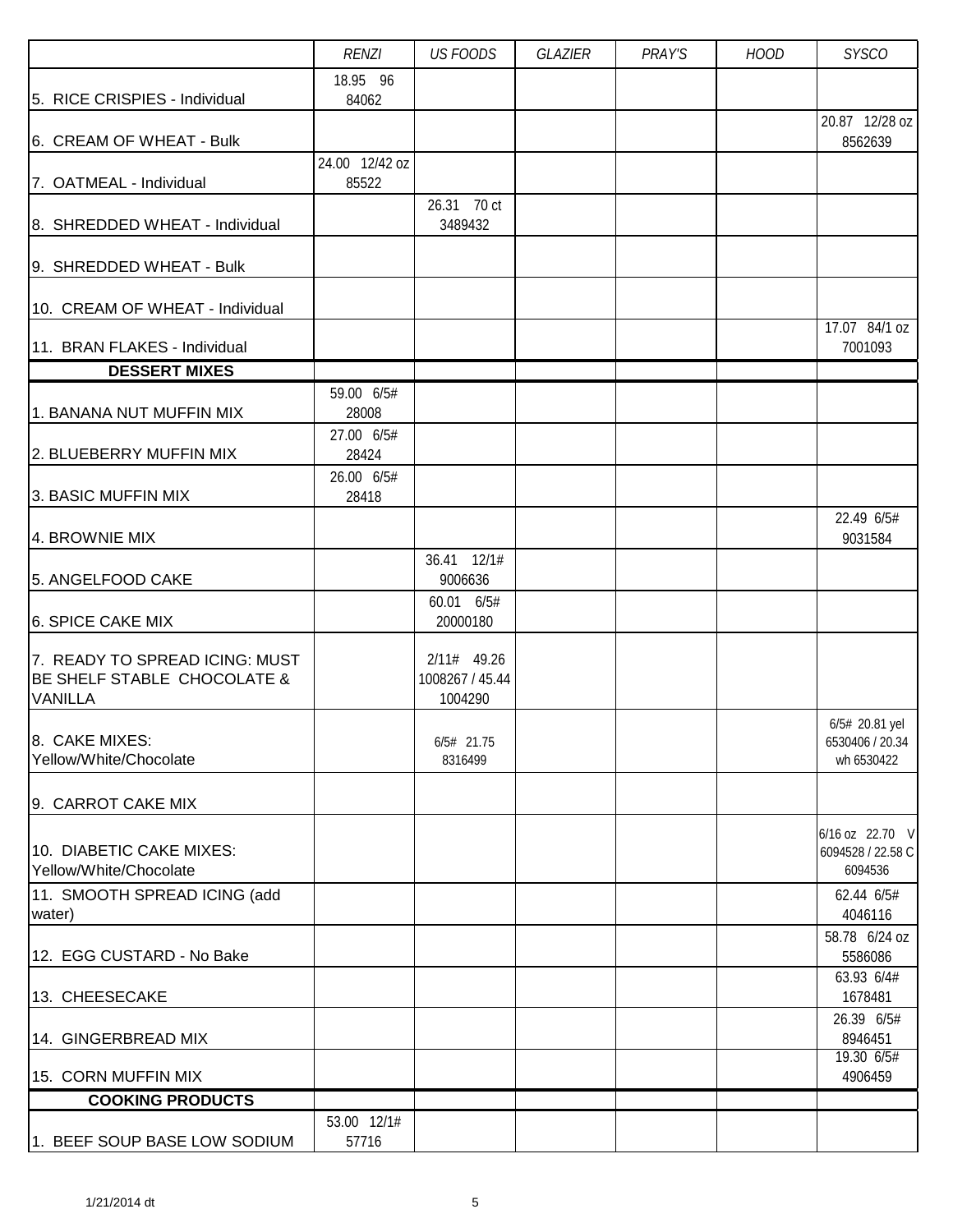|                                                               | <b>RENZI</b>              | <b>US FOODS</b>         | GLAZIER | PRAY'S | <b>HOOD</b> | <b>SYSCO</b>            |
|---------------------------------------------------------------|---------------------------|-------------------------|---------|--------|-------------|-------------------------|
| 2. CHICKEN SOUP BASE LOW<br>SODIUM                            | 41.00 12/1#<br>57715      |                         |         |        |             |                         |
|                                                               |                           |                         |         |        |             | 37.54 6/.5 gal          |
| 3. SOY SAUCE LOW SODIUM                                       |                           |                         |         |        |             | 4897641                 |
|                                                               |                           | 17.27 6/11.3            |         |        |             |                         |
| 4. PORK GRAVY MIX                                             |                           | oz 5603410              |         |        |             |                         |
| 5. TURKEY GRAVY MIX                                           | 17.50 8/15 oz<br>28430    |                         |         |        |             |                         |
|                                                               | 54.00 6/105 oz            |                         |         |        |             |                         |
| 6. SAUSAGE GRAVY                                              | 10625                     |                         |         |        |             |                         |
|                                                               |                           |                         |         |        |             | 21.17 4/gal             |
| 7. WORCESTERSHIRE SAUCE                                       |                           |                         |         |        |             | 4007894                 |
|                                                               |                           |                         |         |        |             | 18.56 6/5#              |
| 8. PANCAKE MIX                                                |                           |                         |         |        |             | 5301643                 |
| 9. BISQUICK MIX                                               |                           |                         |         |        |             | 18.92 6/5#<br>8463895   |
| 10. INSTANT BROTH & SEASONING -                               |                           | 31.89 6/50              |         |        |             |                         |
| <b>BEEF</b>                                                   |                           | 6300743                 |         |        |             |                         |
| 11. INSTANT BROTH & SEASONING -                               |                           | 31.89 6/50              |         |        |             |                         |
| <b>CHICKEN</b>                                                |                           | 8008336                 |         |        |             |                         |
|                                                               |                           | 23.69 12/49 oz          |         |        |             |                         |
| 12. BEEF BROTH                                                |                           | 871657                  |         |        |             |                         |
| 13. CHICKEN GRAVEY                                            |                           | 27.50 12/49 oz<br>82594 |         |        |             |                         |
|                                                               |                           | 22.66 12/49 oz          |         |        |             |                         |
| 14. CHICKEN BROTH                                             |                           | 871665                  |         |        |             |                         |
| 15. THICK-IT INSTANT HEALTHCARE                               |                           |                         |         |        |             | 12.87 100/6.5           |
| <b>FOOD THICKENER - PC</b><br>16. THICK-IT INSTANT HEALTHCARE |                           |                         |         |        |             | gm 0101758<br>60.05 25# |
| <b>FOOD THICKENER - Bulk</b>                                  |                           |                         |         |        |             | 0102194                 |
| <b>SALAD DRESSINGS</b>                                        |                           |                         |         |        |             |                         |
| 1. SALAD DRESSING Low Fat Ranch                               | 30.10 4/gal<br>56297 lite |                         |         |        |             |                         |
|                                                               |                           |                         |         |        |             | 20.67 4/gal             |
| 2. SALAD DRESSING Low Fat French                              |                           |                         |         |        |             | 4086567                 |
| 3. SALAD DRESSING Low Fat                                     |                           |                         |         |        |             |                         |
| <b>Thousand Island</b>                                        |                           |                         |         |        |             |                         |
| 4. SALAD DRESSING Low Fat Golden                              |                           | 21.37 4/gal             |         |        |             |                         |
| Italian                                                       |                           | 8328924                 |         |        |             |                         |
| <b>SPICES</b>                                                 |                           |                         |         |        |             |                         |
| 1. GARLIC 1.5#                                                |                           |                         |         |        |             | 11.12<br>5#<br>6713507  |
|                                                               |                           | 6.11 18 oz              |         |        |             |                         |
| 2. PEPPER $1#$                                                |                           | 9501156                 |         |        |             |                         |
|                                                               |                           |                         |         |        |             | 12.76 5#                |
| 3. BASIL LEAVES 5.5 oz                                        |                           |                         |         |        |             | 5421318                 |
|                                                               | 26.50 6/1 oz              |                         |         |        |             |                         |
| 4. CHIVES, DRIED 1.12 oz                                      | 68086<br>48.00 6/10 oz    |                         |         |        |             |                         |
| 5. PARSLEY FLAKES 11 oz                                       | 68252                     |                         |         |        |             |                         |
|                                                               | 52.95 4/5#                |                         |         |        |             |                         |
| 6. ONIONS 3# dehydrated                                       | 29130                     |                         |         |        |             |                         |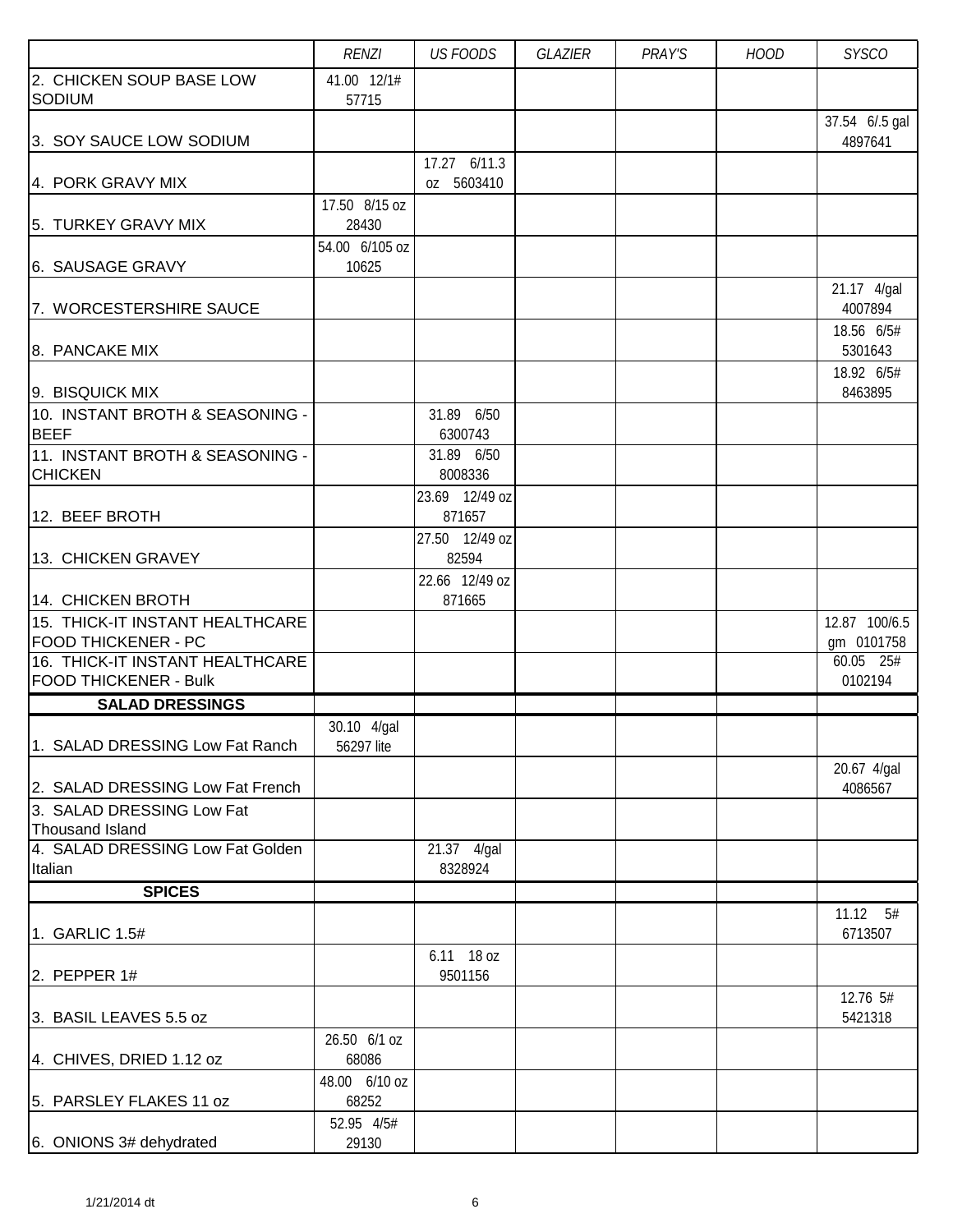|                                             | <b>RENZI</b>  | <b>US FOODS</b>             | <b>GLAZIER</b> | PRAY'S | <b>HOOD</b> | <b>SYSCO</b>                     |
|---------------------------------------------|---------------|-----------------------------|----------------|--------|-------------|----------------------------------|
|                                             |               |                             | 5.39 14.5 oz   |        |             |                                  |
| 7. POULTRY SEASONING 10 oz                  |               | 21.38 12/20 oz              | 486            |        |             |                                  |
| 8. CHILI POWDER                             |               | 275917                      |                |        |             |                                  |
|                                             |               |                             |                |        |             | 14.48 300/.3                     |
| 9. MRS. DASH SALT SUBSTITUTE<br><b>SOUP</b> |               |                             |                |        |             | oz 1116052                       |
|                                             |               | 42.90 12/49.5               |                |        |             |                                  |
| 1. CR MUSHROOM LO-SO #5 CAN                 |               | oz 7007941                  |                |        |             |                                  |
|                                             |               |                             |                |        |             | 33.01 12/50oz                    |
| 2. TOMATO LO-SO #5 CAN                      |               |                             |                |        |             | 4146445                          |
|                                             |               | 16.98 24/7.25               |                |        |             |                                  |
| 3. CHICKEN NOODLE LO-SO                     |               | oz 4007951<br>18.74 24/7.25 |                |        |             |                                  |
| 4. VEGETABLE LO-SO                          |               | oz 8007957                  |                |        |             |                                  |
|                                             |               |                             |                |        |             | 15.57 24/7.25                    |
| 5. TOMATO LO-SO                             |               |                             |                |        |             | oz 4013066                       |
| 6. CREAM OF CHICKEN SOUP                    |               |                             |                |        |             |                                  |
|                                             |               |                             |                |        |             | 17.08 24/7.25                    |
| 7. CREAM OF MUSHROOM SOUP                   |               |                             |                |        |             | oz 4013041                       |
| <b>FROZEN DESSERTS</b>                      |               |                             |                |        |             |                                  |
|                                             |               | 21.88 6/46 oz               |                |        |             |                                  |
| 1. APPLE PIE RAW                            |               | 4568846                     |                |        |             | 26.14 6/48 oz                    |
| 2. APPLE PIE BAKED                          |               |                             |                |        |             | 9787748                          |
|                                             |               | 34.07 6/46 oz               |                |        |             |                                  |
| 3. APPLE PIE SUGAR FREE                     |               | 1164151                     |                |        |             |                                  |
| 4. CHERRY PIE RAW                           |               |                             |                |        |             | 28.58 6/46 oz<br>1972702         |
|                                             |               | 48.27 6/46 oz               |                |        |             |                                  |
| 5. DIET SUGAR FREE CHERRY PIE               |               | 8164147                     |                |        |             |                                  |
|                                             | 32.10 6/46 oz |                             |                |        |             |                                  |
| 6. BLUEBERRY PIE RAW                        | 50144         |                             |                |        |             |                                  |
| 7. DIET SUGAR FREE BLUEBERRY<br>PIE         |               | 6/46 oz<br>45.90<br>2164150 |                |        |             |                                  |
|                                             |               |                             |                |        |             |                                  |
|                                             |               |                             |                |        |             | 6/27 oz 26.96<br>choc: 9789686 / |
|                                             |               |                             |                |        |             | 26.08                            |
|                                             |               |                             |                |        |             | bana: 9788936 /                  |
| 8. CREAM PIES:                              |               |                             |                |        |             | 26.14<br>cocon: 9809294          |
|                                             |               |                             |                |        |             | 33.61 6/48 oz                    |
| 9. FRUIT OF THE FOREST PIE                  |               |                             |                |        |             | 9785601                          |
|                                             |               |                             |                |        |             | 27.70 6/46 oz                    |
| 10. STRAWBERRY RHUBARB PIE                  | 51.00 4/10"   |                             |                |        |             | 9785312                          |
| 11. CARROT CAKE premade, 3<br>sheets/box    | 50010         |                             |                |        |             |                                  |
| 12. OATMEAL COOKIES - ready to              |               |                             |                |        |             | 39.87 320/1 oz                   |
| bake                                        |               |                             |                |        |             | 7040538                          |
| 13. LEMON PIE                               |               |                             |                |        |             | 29.37 6/36 oz<br>9788522         |
|                                             |               |                             |                |        |             |                                  |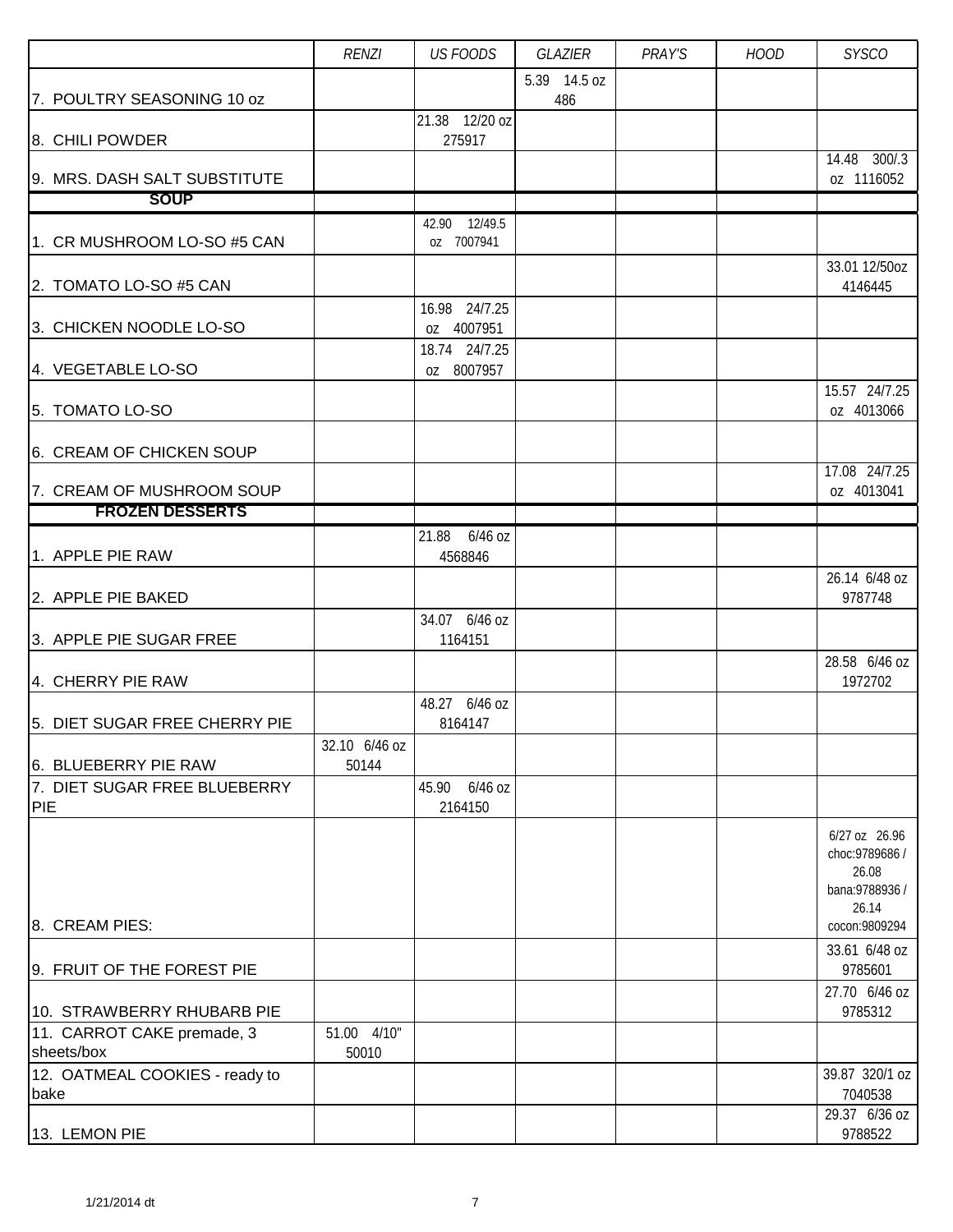|                                           | <b>RENZI</b>    | <b>US FOODS</b>             | GLAZIER | PRAY'S | <b>HOOD</b> | <b>SYSCO</b>                |
|-------------------------------------------|-----------------|-----------------------------|---------|--------|-------------|-----------------------------|
|                                           | 31.00 6/33 oz   |                             |         |        |             |                             |
| 14. BOSTON CREAM PIE                      | 50136           |                             |         |        |             |                             |
| 15. DIABETIC COOKIES - ready to<br>bake   |                 |                             |         |        |             | 32.98 200/.75<br>oz 5754403 |
|                                           |                 | 9.88 48/4 oz                |         |        |             |                             |
| 16. VANILLA ICE CREAM - individual        |                 | 766907                      |         |        |             |                             |
| 17. CHOCOLATE ICE CREAM -                 |                 | 9.87 48/4 oz                |         |        |             |                             |
| individual                                |                 | 766899                      |         |        |             |                             |
| 18. NSA VANILLA ICE CREAM -<br>individual |                 |                             |         |        |             | 5.43 24/4 oz<br>2376770     |
| 19. NSA CHOCOLATE ICE CREAM -             |                 |                             |         |        |             | 5.43 24/4 oz                |
| individual                                |                 |                             |         |        |             | 7769383                     |
| <b>JUICES</b>                             |                 |                             |         |        |             |                             |
| 1. ORANGE                                 |                 | 12.59 8/64 oz<br>285189     |         |        |             |                             |
|                                           |                 |                             |         |        |             | 21.20 12/46 oz              |
| 2. PINEAPPLE                              |                 |                             |         |        |             | 5748827                     |
|                                           |                 | 14.11 12/46 oz              |         |        |             |                             |
| 3. APPLE                                  |                 | 5327762                     |         |        |             |                             |
| 4. TOMATO                                 |                 |                             |         |        |             | 12.37 12/46 oz<br>4081584   |
|                                           |                 | 25.32 12/46 oz              |         |        |             |                             |
| 5. CRANBERRY                              |                 | 3327871                     |         |        |             |                             |
|                                           | 21.00 48/5.5 oz |                             |         |        |             |                             |
| 6. V-8 EZO LO SO, low sodium              | 47331           | 13.68 48/5.5                |         |        |             |                             |
| 7. ORANGE JUICE EZO                       |                 | oz 285379                   |         |        |             |                             |
|                                           | 16.60 48/5.5 oz |                             |         |        |             |                             |
| 8. CRANBERRY EZO                          | 47345           |                             |         |        |             |                             |
|                                           |                 | 13.55 48/5.5                |         |        |             |                             |
| 9. GRAPEFRUIT EZO                         |                 | oz 3470119<br>15.46 48/6 oz |         |        |             |                             |
| 10. PINEAPPLE EZO                         |                 | 9021866                     |         |        |             |                             |
|                                           |                 | 12.65 48/4 oz               |         |        |             |                             |
| 11. APPLE EZO                             |                 | 2008530                     |         |        |             |                             |
| 12. GRAPE JUICE                           |                 |                             |         |        |             | 23.62 12/46 oz<br>0475465   |
|                                           |                 |                             |         |        |             | 17.79 48/5.5 oz             |
| 13. PC GRAPE JUICE 5.5 oz                 |                 |                             |         |        |             | 4164497                     |
|                                           |                 | 13.37 12/46 oz              |         |        |             |                             |
| 14. EZO TOMATOE JUICE                     |                 | 5327788                     |         |        |             |                             |
| 15. NO SUGAR JUICE - APPLE                |                 |                             |         |        |             |                             |
|                                           |                 |                             |         |        |             |                             |
| 16. NO SUGAR JUICE - ORANGE               |                 |                             |         |        |             |                             |
| 17. NO SUGAR JUICE - GRAPE                |                 |                             |         |        |             |                             |
| 18. NO SUGAR JUICE - PINEAPPLE            |                 |                             |         |        |             |                             |
| <b>BULK PRODUCTS</b>                      |                 |                             |         |        |             |                             |
|                                           | 18.65 6/10#     |                             |         |        |             |                             |
| 1. TOMATO CATSUP                          | 57106           |                             |         |        |             |                             |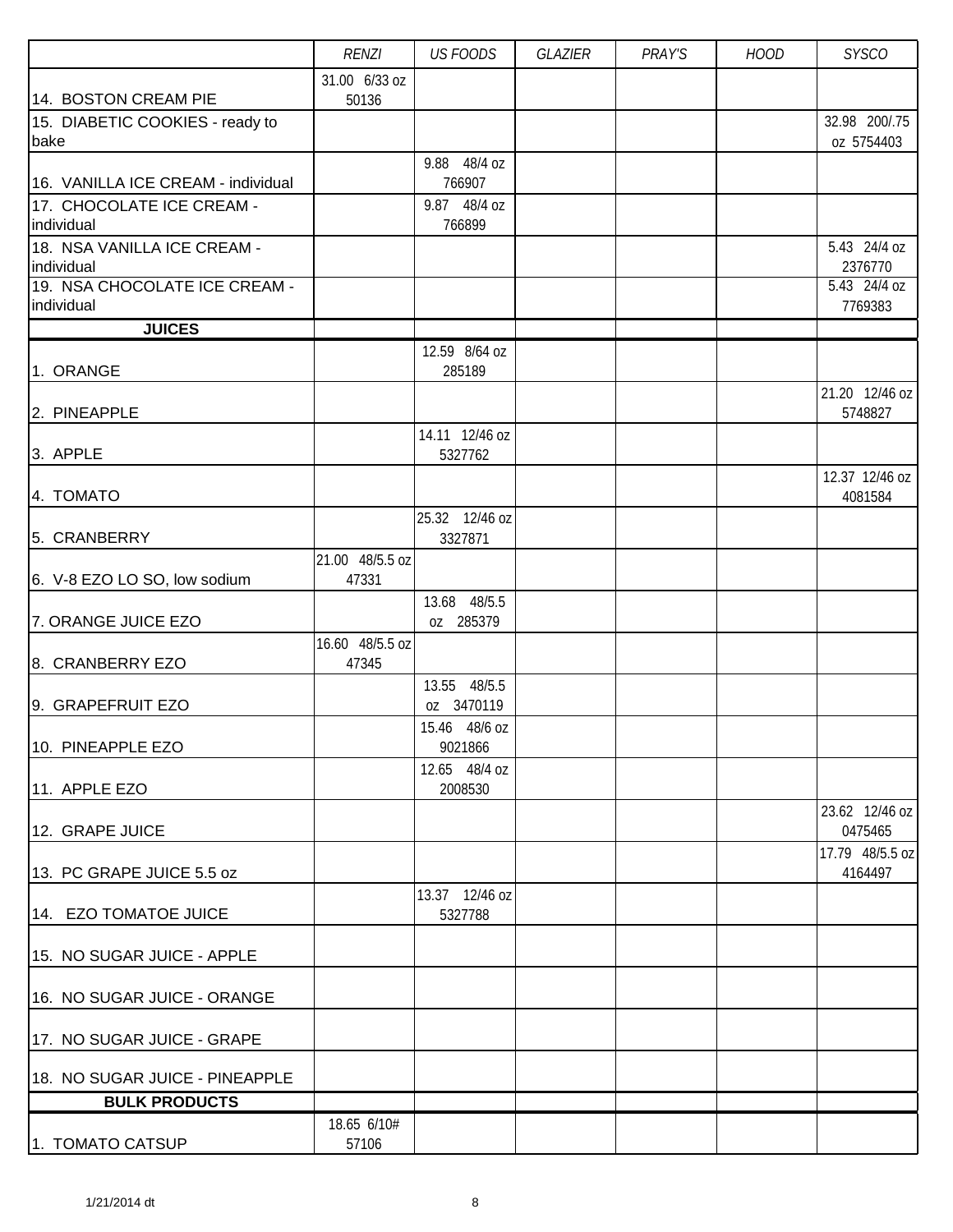|                                               | <b>RENZI</b>               | <b>US FOODS</b>           | GLAZIER | PRAY'S      | <b>HOOD</b> | <b>SYSCO</b>             |
|-----------------------------------------------|----------------------------|---------------------------|---------|-------------|-------------|--------------------------|
|                                               | 17.19 6/10#                |                           |         |             |             |                          |
| 2. SLICED BEETS                               | 62064                      |                           |         |             |             | 17.06 6/10#              |
| 3. DICED BEETS                                |                            |                           |         |             |             | 4109328                  |
| 4. SPAGHETTI SAUCE, comparable to             |                            |                           |         |             |             | 15.90 6/10#              |
| Angela Mia                                    |                            |                           |         |             |             | 4189361                  |
|                                               | 27.00 6/10#<br>60095 red & |                           |         |             |             |                          |
| 5. GREEN PEPPERS                              | green                      |                           |         |             |             |                          |
|                                               |                            |                           |         |             |             |                          |
| 6. RED PEPPERS                                |                            |                           |         | 32.50 6/10# |             | 36.36 6/10#              |
| 7. MUSHROOMS                                  |                            |                           |         |             |             | 5072137                  |
|                                               |                            | 18.17 6/10#               |         |             |             |                          |
| 8. NORTHERN BEAN                              |                            | 4330130                   |         |             |             |                          |
| 9. POTATO PEARL Vitamin C Enriched            |                            |                           |         |             |             | 31.25 6/3.55#<br>4675138 |
|                                               |                            |                           |         |             |             | 18.51 6/10#              |
| 10. STEWED TOMATO Grade A                     |                            |                           |         |             |             | 5096474                  |
| 11. TOMATO PASTE Grade A                      |                            |                           |         |             |             | 28.47 6/10#<br>4030664   |
| 12. SWEET POTATOES, syrup Grade               | 28.00 6/10#                |                           |         |             |             |                          |
| A                                             | 92369                      |                           |         |             |             |                          |
| 13. PIZZA SAUCE Grade A                       |                            |                           |         |             |             | 16.16 6/10#              |
|                                               | 23.00 6/10#                |                           |         |             |             | 4189387                  |
| 14. POTATOES DICED                            | 62084                      |                           |         |             |             |                          |
|                                               |                            |                           |         |             |             | 16.17 6/10#              |
| 15. TOMATO SAUCE                              |                            |                           |         |             |             | 4001921                  |
| 16. FRESH VAC PACKED DICED<br><b>POTATOES</b> |                            |                           |         |             |             | 14.61 2/10#<br>2598159   |
|                                               |                            |                           |         |             |             | 17.31 4/gal              |
| 17. CANNONBALL BBQ SAUCE                      |                            |                           |         |             |             | 8902134                  |
| 18. CANNED BEEF STEW                          |                            | 64.23 6/108 oz<br>8327165 |         |             |             |                          |
|                                               |                            |                           |         |             |             | 19.35 6/10#              |
| 19. CANNED CREAM STYLE CORN                   |                            |                           |         |             |             | 0582106                  |
|                                               |                            | 21.58 6/10#<br>9328543    |         |             |             |                          |
| 20. CANNED CHILI SAUCE                        | 17.29 6/10#                |                           |         |             |             |                          |
| 21. CANNED GREEN BEANS                        | 62017                      |                           |         |             |             |                          |
|                                               |                            | 17.78 6/10#               |         |             |             |                          |
| 22. CANNED WAX BEANS                          |                            | 6330260                   |         |             |             |                          |
| 23. CANNED KIDNEY BEANS                       |                            | 19.48 6/10#<br>2329183    |         |             |             |                          |
|                                               |                            |                           |         |             |             | 23.91 12/50 oz           |
| 24. BROWN GRAVEY                              |                            |                           |         |             |             | 4184727                  |
| 25. PINTO BEANS                               |                            | 17.55 6/10#<br>6332332    |         |             |             | 17.55 6/10#<br>3362274   |
|                                               | 20.95 4/gal                |                           |         |             |             |                          |
| 26. LOW FAT MAYONNAISE                        | 56204                      |                           |         |             |             |                          |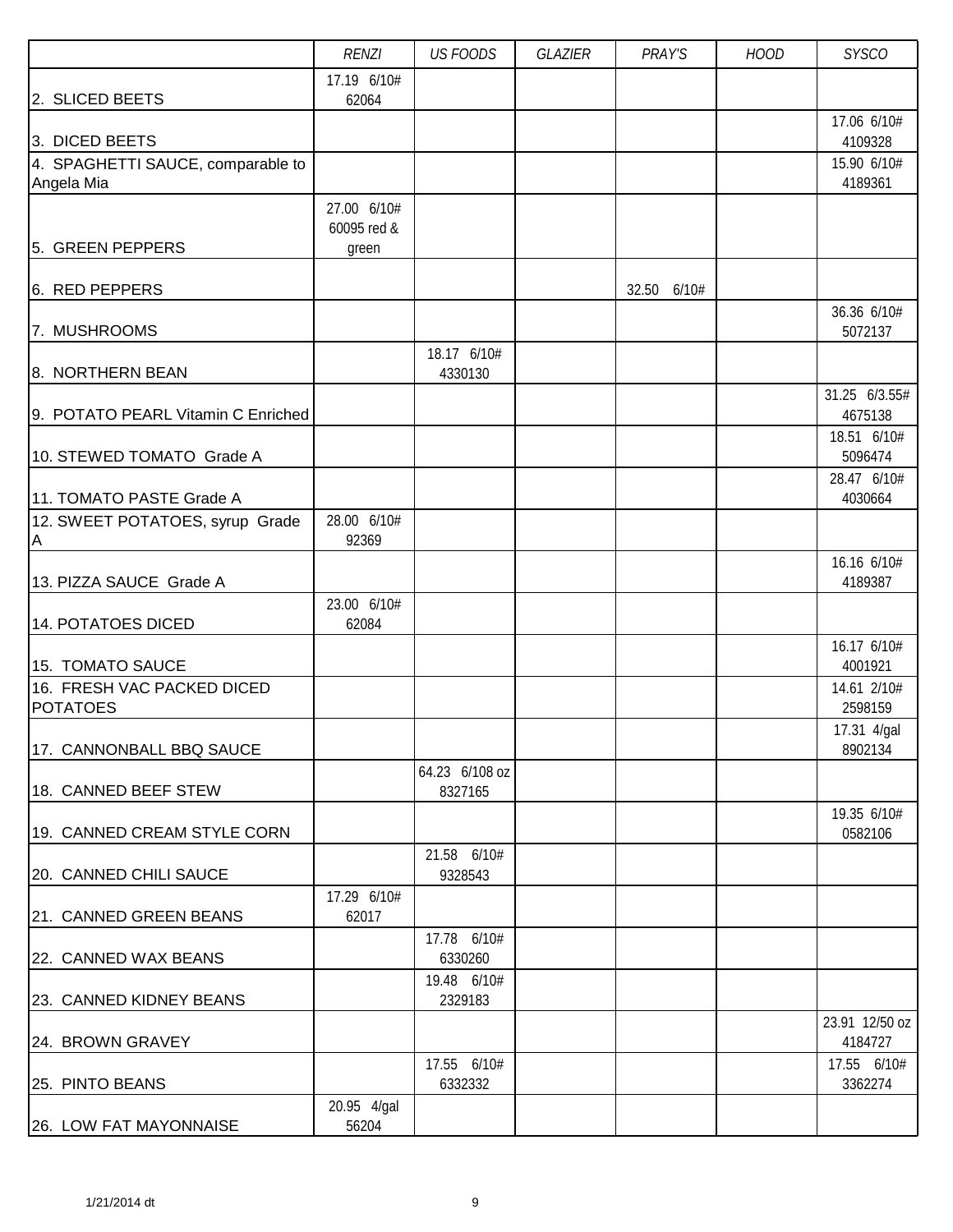|                                                                                                 | <b>RENZI</b>                          | <b>US FOODS</b>        | <b>GLAZIER</b> | PRAY'S | <b>HOOD</b> | <b>SYSCO</b>                                                                     |
|-------------------------------------------------------------------------------------------------|---------------------------------------|------------------------|----------------|--------|-------------|----------------------------------------------------------------------------------|
| 27. COLE SLAW DRESSING                                                                          |                                       | 26.27 4/gal<br>1328608 |                |        |             |                                                                                  |
| 28. ITALIAN BREADCRUMBS                                                                         |                                       |                        |                |        |             | 15.64 2/7.5#<br>6885430                                                          |
| 29. POTATO - SLICED - DEHYRATED                                                                 | 43.75 4/5#<br>34138<br>46.00 12/20.35 |                        |                |        |             |                                                                                  |
| 30. POTATO - SCALLOPED 20.35 oz                                                                 | oz 34165                              |                        |                |        |             |                                                                                  |
| <b>FRUITS</b>                                                                                   |                                       |                        |                |        |             |                                                                                  |
| 1. APPLESAUCE Unsweetened, Grade<br>$\overline{A}$                                              | 20.55 6/10#<br>65045                  |                        |                |        |             |                                                                                  |
| 2. PC APPLESAUCE, 40Z                                                                           | 22.00 72/4 oz<br>88710                |                        |                |        |             | 19.24 72/4 oz<br>6818579                                                         |
| 3. CRANBERRY SAUCE Whole, Grade<br>A                                                            |                                       | 44.14 6/10#<br>6002349 |                |        |             |                                                                                  |
| 4. CRANBERRY SAUCE, Jellied, Grade<br>$\overline{\mathsf{A}}$                                   |                                       | 25.74 6/10#<br>2328490 |                |        |             |                                                                                  |
| 5. FRUIT COCKTAIL                                                                               | 27.00 6/10#<br>63101                  |                        |                |        |             |                                                                                  |
| 6. PEACHES yellow, light cling halves,<br>Grade A                                               | 28.50 6/10#<br>63043 sliced           |                        |                |        |             |                                                                                  |
| 7. PEACHES sliced, light Grade A                                                                | 28.50 6/10#<br>63043                  |                        |                |        |             |                                                                                  |
| 8. PEARS halves, light Grade A                                                                  | 27.95 6/10#<br>64011                  |                        |                |        |             |                                                                                  |
| 9. PEARS pieces, light Grade A                                                                  | 26.50 6/10#<br>64012                  |                        |                |        |             |                                                                                  |
| 10. CRUSHED PINEAPPLE: fancy,<br>juice Hawaiian Coarse, Grade A                                 | 22.05 6/10#<br>64045                  |                        |                |        |             |                                                                                  |
| 11. SLICED APPLES: sliced, juice or<br>water packed, Grade A                                    | 26.50 6/10#<br>63045                  |                        |                |        |             |                                                                                  |
| 12. PINEAPPLE TIDBITS: light, Grade<br>$\overline{A}$                                           | 22.00 6/10#<br>64043                  |                        |                |        |             |                                                                                  |
| 13. PINEAPPLE, sliced, juice packed,<br>Grade A                                                 | 23.75 6/10#<br>63037                  |                        |                |        |             |                                                                                  |
| 14. MANDARIN ORANGE, sections,<br>light                                                         | 22.90 6/10#<br>66031                  |                        |                |        |             |                                                                                  |
| 15. FRUIT MEDLEY, Festival/Classic,<br>melon pieces, grapes, etc<br>16. TROPICAL FRUIT, papaya, | 27.75 6/10#                           |                        |                |        |             | 14.90 1/8#<br>2527786                                                            |
| banana, etc.                                                                                    | 64030                                 |                        |                |        |             | 26.98 144/1.5                                                                    |
| 17. SEEDLESS RAISINS                                                                            |                                       |                        |                |        |             | oz 9387317                                                                       |
| 18. FROZEN STRAWBERRIES,<br><b>UNSWEETENED</b>                                                  |                                       |                        |                |        |             | 29.96 30#<br>0835625 sortouts                                                    |
| 19. FROZEN STRAWBERRIES,<br><b>SWEETENED</b>                                                    |                                       |                        |                |        |             | 48.92 6/6.5#<br>7652409                                                          |
| 20. FRUIT CUPS                                                                                  |                                       |                        |                |        |             | 48/4 oz 21.38<br>peach 9704917 /<br>21.24 mix<br>9705047 / 21.13<br>pear 9704974 |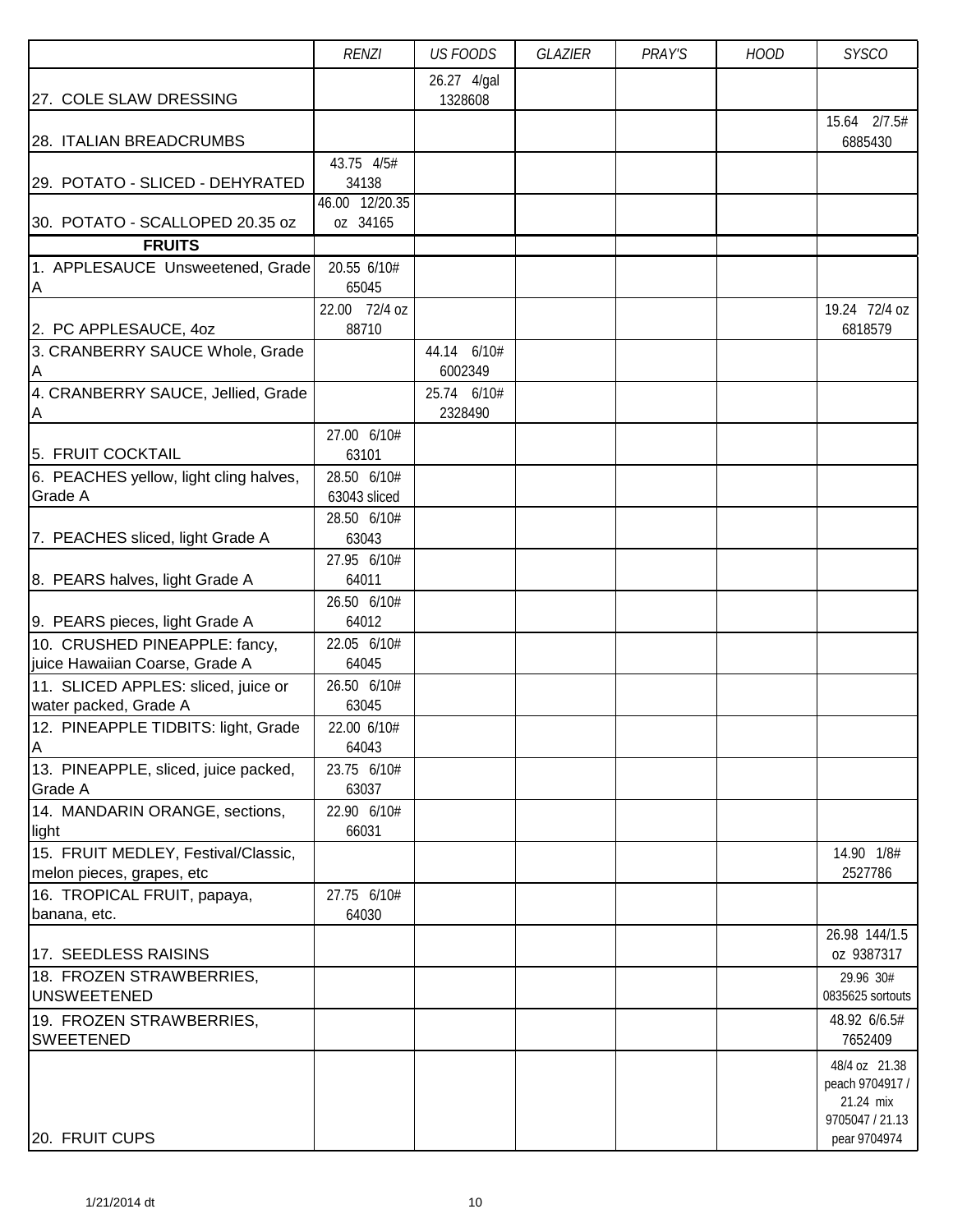|                                            | <b>RENZI</b>          | <b>US FOODS</b>           | <b>GLAZIER</b>       | PRAY'S | <b>HOOD</b> | <b>SYSCO</b>           |
|--------------------------------------------|-----------------------|---------------------------|----------------------|--------|-------------|------------------------|
| 21. APRICOTS                               |                       |                           |                      |        |             | 30.79 6/10#<br>0029078 |
| <b>VEGETABLES - FROZEN</b>                 |                       |                           |                      |        |             |                        |
| 1. CUT GREEN BEANS, Grade A                |                       |                           |                      |        |             | 11.58 20#<br>0438653   |
| 2. CUT WAX BEANS, Grade A                  |                       | 16.85 12/2#<br>9328410    |                      |        |             |                        |
| 3. CUT BROCCOLI, Grade A                   | 12.89 20#<br>45131    |                           |                      |        |             |                        |
| 4. BRUSSEL SPROUTS, Grade A                |                       |                           | 19.20 12/2#<br>15420 |        |             |                        |
| 5. CUT CARROTS, Grade A                    | 10.55 20#<br>45132    |                           |                      |        |             |                        |
| 6. BABY CARROTS, whole Grade A             |                       |                           |                      |        |             | 16.63 12/2#<br>1055508 |
| 7. SPINACH, chopped Grade A                | 21.05 12/3#<br>45232  |                           |                      |        |             |                        |
| 8. CAULIFLOWER, grade A                    |                       |                           |                      |        |             | 16.41 12/2#<br>3772514 |
| 9. CORN, Grade A                           |                       | 12.07 20#<br>4328233      |                      |        |             |                        |
| 10. MIXED VEGETABLES Grade A, 5<br>way mix | 14.30 20#<br>45134    |                           |                      |        |             |                        |
| 11. ORIENTAL BLEND, Grade A                |                       |                           |                      |        |             | 17.69 12/2#<br>8491383 |
| 12. SWEET PEAS, Grade A                    |                       | 14.79<br>20#<br>8328247   |                      |        |             |                        |
| 13. PEAS/CARROTS, Grade A                  |                       | 20.44 12/2.5#<br>4328282  |                      |        |             |                        |
| 14. HUBBARD SQUASH, Grade A                | 32.00 12/4#<br>45174  |                           |                      |        |             |                        |
| 15. ASPARAGUS, Grade A                     | 26.00 6/2.5#<br>45233 |                           |                      |        |             |                        |
| 16. IT CUT GREEN BEANS, Grade A            |                       | 12/2#<br>16.48<br>1328269 |                      |        |             |                        |
| 17. BROCCOLI SPEARS, Grade A               |                       |                           |                      |        |             | 16.95 12/2#<br>7288119 |
| 18. LIMA BEANS, Grade A                    |                       | 31.99 12/2.5#<br>3328176  |                      |        |             |                        |
| 19. CAPRI MIX, Grade A                     |                       |                           |                      |        |             | 16.01 12/2#<br>1528769 |
| 20. ITALIAN MIX, Grade A                   |                       |                           |                      |        |             | 23.95 30#<br>3960317   |
| 21. WINTER BLEND, Grade A                  |                       |                           |                      |        |             | 21.74 30#<br>3890969   |
| 22. SCAND BLEND, Grade A                   |                       |                           |                      |        |             | 19.81 12/2#<br>1474980 |
| 23. JAPANESE STIR FRY, Grade A             |                       |                           |                      |        |             | 24.03 6/4#<br>1874817  |
| 24. FAJITA STRIPS 12-2#                    |                       |                           |                      |        |             | 22.82 6/4#<br>2182665  |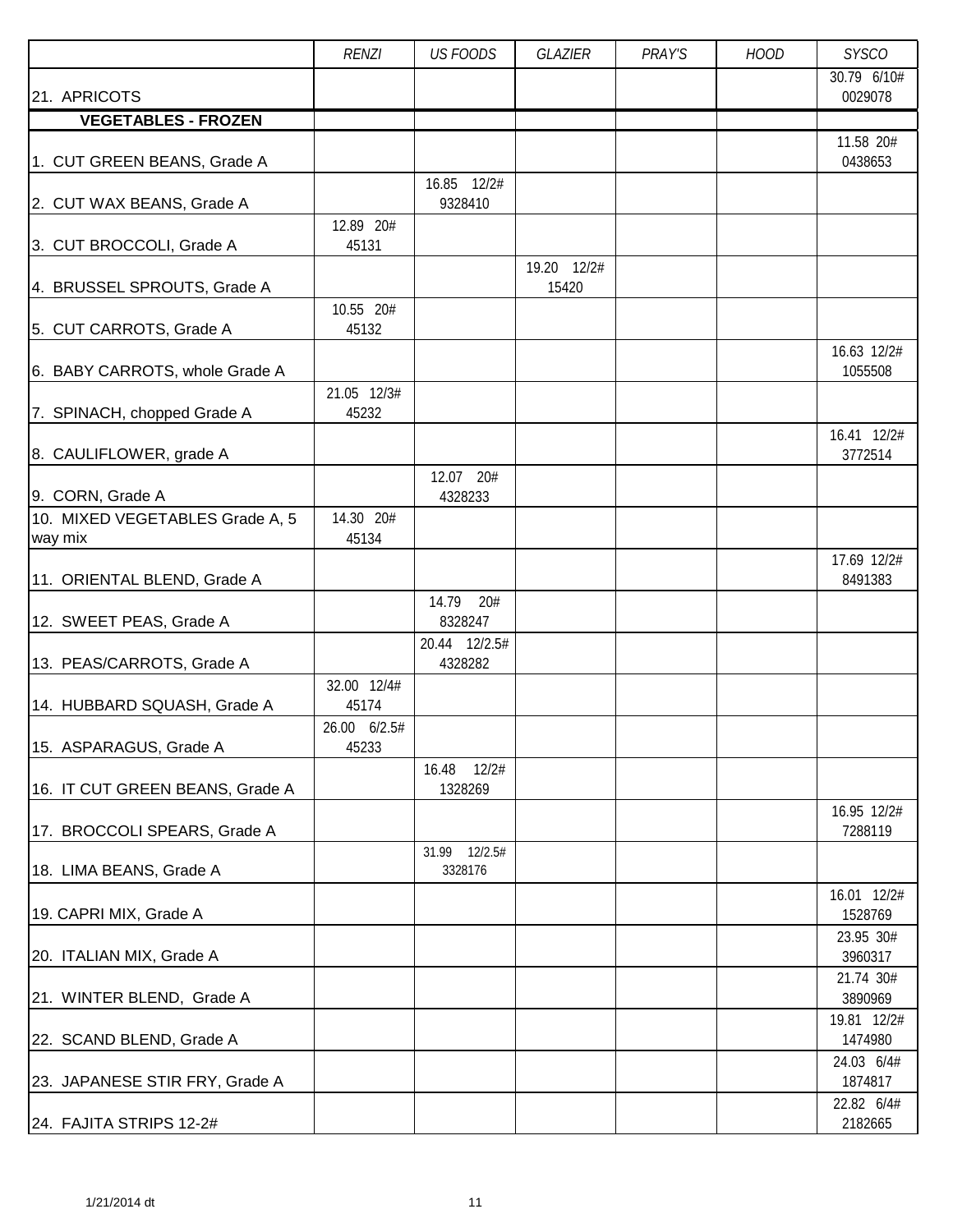|                                          | <b>RENZI</b>                    | <b>US FOODS</b>        | GLAZIER | PRAY'S | <b>HOOD</b> | <b>SYSCO</b>                |
|------------------------------------------|---------------------------------|------------------------|---------|--------|-------------|-----------------------------|
|                                          | 13.50 20#                       |                        |         |        |             |                             |
| 25. CALIFORNIA BLEND, Grade A            | 44601                           |                        |         |        |             | 19.26 6/5#                  |
| 26. BREAKFAST CUBE POTATOES              |                                 |                        |         |        |             | 3644036                     |
|                                          |                                 | 17.64 12/2#            |         |        |             |                             |
| 27. FRENCH GREEN BEANS                   | 12.30 20#                       | 4328225                |         |        |             |                             |
| 28. DICED ONIONS                         | 45295                           |                        |         |        |             |                             |
|                                          | 14.00 6/5#                      |                        |         |        |             |                             |
| 29. FRENCH FRIES                         | 34115                           |                        |         |        |             |                             |
| 30. FROZEN ZUCCHINI                      |                                 |                        |         |        |             | 25.94 12/3#<br>1648369      |
|                                          |                                 | 23.76 12/2#            |         |        |             |                             |
| 31. FROZEN PEARL ONIONS                  |                                 | 7987910                |         |        |             |                             |
| 32. FROZEN DICED GREEN<br><b>PEPPERS</b> |                                 |                        |         |        |             | 19.37 12/2#<br>1876069      |
| <b>PUDDING</b>                           |                                 |                        |         |        |             |                             |
|                                          |                                 | 22.17 6/10#            |         |        |             |                             |
| 1. REGULAR CHOCOLATE                     |                                 | 1327337                |         |        |             |                             |
| 2. REGULAR BUTTERSCOTCH                  |                                 | 23.80 6/10#<br>6327316 |         |        |             |                             |
|                                          |                                 |                        |         |        |             | 21.59 12/24 oz              |
| 3. REGULAR VANILLA                       |                                 |                        |         |        |             | 4010922                     |
|                                          |                                 |                        |         |        |             |                             |
| 4. REGULAR PISTACHIO                     |                                 |                        |         |        |             |                             |
|                                          |                                 | 15.53 12/5 oz          |         |        |             |                             |
|                                          |                                 | 6371660 /              |         |        |             |                             |
| 5. SUGAR FREE                            |                                 | 7371743/<br>9371667    |         |        |             |                             |
|                                          |                                 |                        |         |        |             |                             |
|                                          | 14.20 48/3.5 oz                 |                        |         |        |             |                             |
|                                          | 88715 b-scotch /<br>88717 van / |                        |         |        |             |                             |
| 6. SNACK PACK PUDDINGS                   | 88716 choc                      |                        |         |        |             |                             |
|                                          |                                 |                        |         |        |             | 48/4 oz 20.26               |
|                                          |                                 |                        |         |        |             | rice:6959159 /              |
| 7. DIABETIC SNACK PACK                   |                                 |                        |         |        |             | 19.94<br>tapioca: 1642362 & |
| <b>PUDDINGS</b>                          |                                 |                        |         |        |             | van:2619500                 |
|                                          |                                 | 25.54 6/10#            |         |        |             |                             |
| 8. TAPIOCA PUDDING                       | 24.05 6/10#                     | 3327319                |         |        |             |                             |
| 9. LEMON PUDDING                         | 73150                           |                        |         |        |             |                             |
| <b>JELLO</b>                             |                                 |                        |         |        |             |                             |
|                                          | 22.00 12/24 oz                  |                        |         |        |             |                             |
|                                          | 29207 / 29208 /                 |                        |         |        |             |                             |
| 1. REGULAR                               | 29209                           |                        |         |        |             | 24.21 18/2.75               |
| 2. SUGAR FREE RED                        |                                 |                        |         |        |             | oz 7188711                  |
|                                          |                                 | 22.51 12/24 oz         |         |        |             |                             |
| 3. SUGAR FREE CITRUS                     |                                 | 7370323                |         |        |             |                             |
| <b>DAIRY</b>                             |                                 |                        |         |        |             |                             |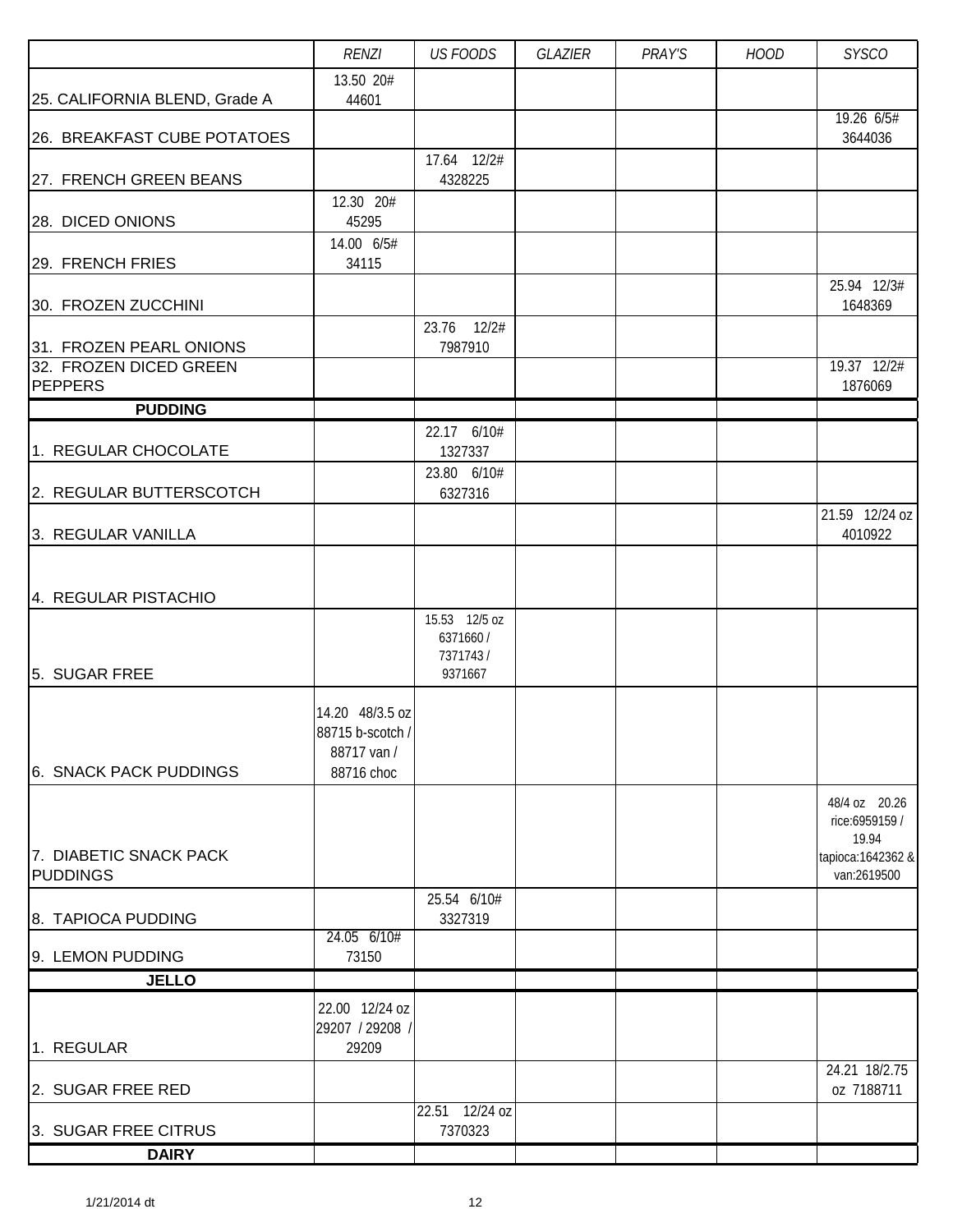|                                        | <b>RENZI</b>   | <b>US FOODS</b>       | GLAZIER | PRAY'S         | <b>HOOD</b> | <b>SYSCO</b>             |
|----------------------------------------|----------------|-----------------------|---------|----------------|-------------|--------------------------|
|                                        |                | 45.48<br>4/5#         |         |                |             |                          |
| 1. MEXICAN SHREDDED CHEESE             |                | 4332656               |         |                |             |                          |
|                                        |                |                       |         |                |             |                          |
| 2. CHEESE, EXTRA SHARP, block          |                |                       |         | 27.40<br>10#   |             |                          |
|                                        |                |                       |         |                |             |                          |
| 3. CHEESE AMER PROCESSED               |                |                       |         | 40.05 48/10.67 |             |                          |
| <b>SLICED</b>                          |                |                       |         | 0Z             |             |                          |
|                                        |                |                       |         |                |             | 18.99 4/gal              |
| 4. MAYONNAISE                          |                |                       |         |                |             | 4002432                  |
|                                        |                | 30/1#<br>16.25        |         |                |             |                          |
| 5. MARGARINE                           |                | 703496                |         |                |             |                          |
| 6. MOZZARELLA CHEESE<br>SHREDDED       |                |                       |         |                |             | 72.13 6/5#<br>7483654    |
|                                        | 2.62 lb 4/5#   |                       |         |                |             |                          |
| 7. PARMESAN CHEESE                     | 25600          |                       |         |                |             |                          |
| 8. PIZZA CRUST, 12x16" rectangular     | 25.00 18/43 oz |                       |         |                |             |                          |
| par baked                              | 37807          |                       |         |                |             |                          |
| 9. YOGURT: 24/4 oz CONTAINERS          | 15.00 48/4 oz  |                       |         |                |             |                          |
| <b>PER CASE</b>                        | 26082          |                       |         |                |             |                          |
|                                        | 40.00 6/5#     |                       |         |                |             |                          |
| 10. LOWFAT COTTAGE CHEESE              | 29028          |                       |         |                |             |                          |
|                                        |                | 45.37 4/5#            |         |                |             |                          |
| 11. SHREDDED SHARP CHEESE              |                | 1332642               |         |                |             |                          |
| 12. LIQUID BUTTER                      |                | 21.69 3/gal<br>698688 |         |                |             |                          |
|                                        |                | 26.17 12/14oz         |         |                |             |                          |
| 13. READY WHIP TOPPING                 |                | 4364907               |         |                |             |                          |
|                                        |                |                       |         |                |             | 13.68 900/5 gm           |
| 14. PC MARGARINE cups                  |                |                       |         |                |             | 6631123                  |
|                                        |                | 19.72 720/18          |         |                |             |                          |
| 15. PC BUTTER cups                     |                | oz 568436             |         |                |             |                          |
|                                        | 40.00 6/5#     |                       |         |                |             |                          |
| 16. 1% COTTAGE CHEESE                  | 29028          |                       |         |                |             |                          |
|                                        | 28.15 6/5#     |                       |         |                |             |                          |
| 17. SOUR CREAM                         | 25325          | 14.80 48/4 oz         |         |                |             |                          |
| 18. LIGHT YOGURT - assorted flavors    |                | 3998283               |         |                |             |                          |
|                                        |                | 70.04 6/5#            |         |                |             |                          |
| 19. CHEESE, SWISS                      |                | 2336352               |         |                |             |                          |
|                                        |                |                       |         |                |             | 12.31 100/1 oz           |
| 20. PC SOUR CREAM cups                 |                |                       |         |                |             | 1824465                  |
| <b>COOKIES &amp; CRACKERS</b>          |                |                       |         |                |             |                          |
| 1. GRAHAM CRACKERS, individual         |                |                       |         |                |             | 13.42 200/2ct            |
| packages<br>2. SALTINES UNSALTED TOPS, |                |                       |         |                |             | 3156015<br>15.59 500/2ct |
| individual packages                    |                |                       |         |                |             | 4455028                  |
|                                        |                |                       |         |                |             | 6.48 500/2 pk            |
| 3. SALTINE - KRISPY - individual pkgs  |                |                       |         |                |             | 4204996                  |
|                                        | 37.50 120/1 oz |                       |         |                |             |                          |
| 4. FIG NEWTONS/indivudual pkgs.        | 72024          |                       |         |                |             |                          |
| 5. FIG NEWTONS #1                      |                |                       |         |                |             |                          |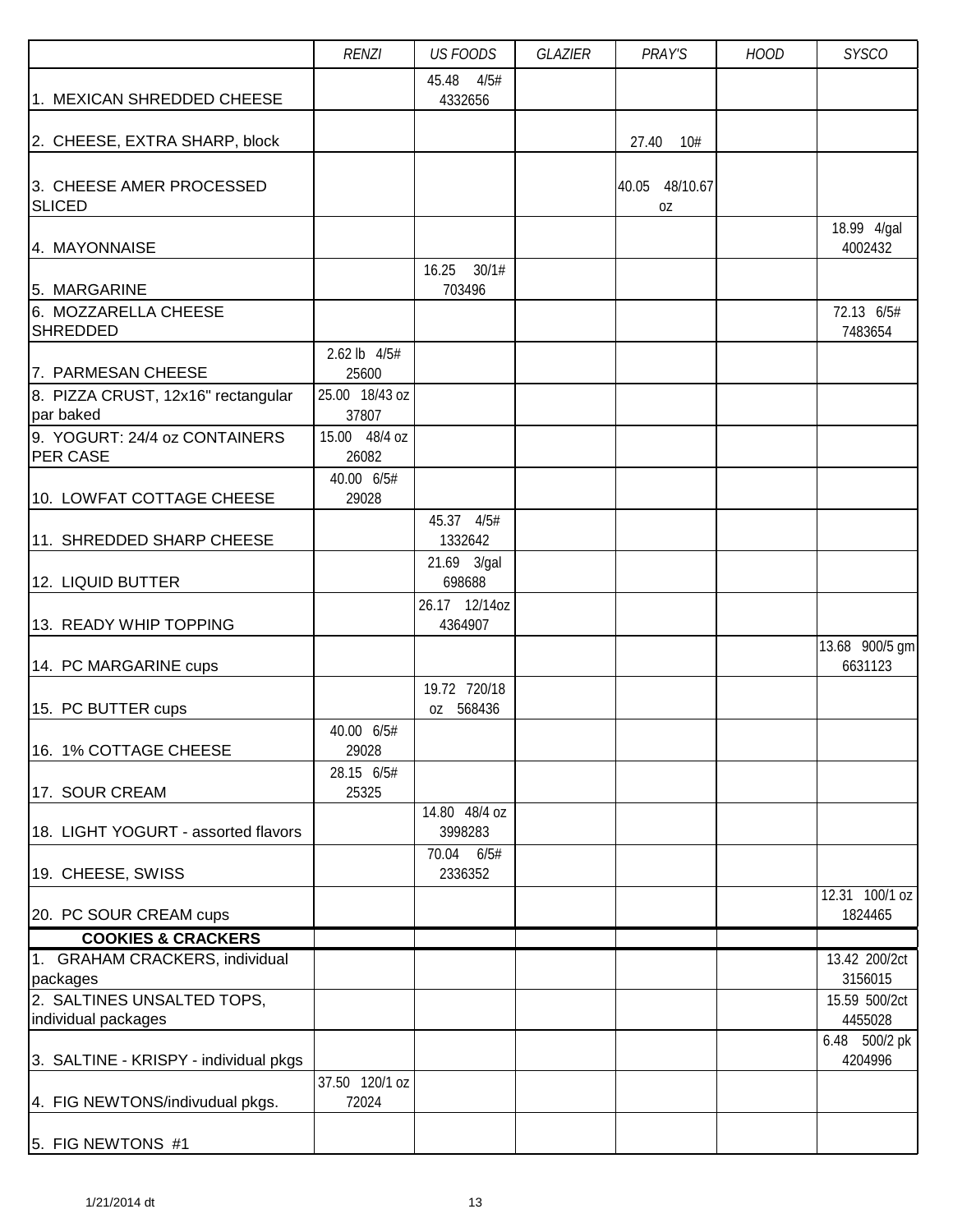|                                  | <b>RENZI</b>             | <b>US FOODS</b>               | GLAZIER | PRAY'S | <b>HOOD</b> | <b>SYSCO</b>                    |
|----------------------------------|--------------------------|-------------------------------|---------|--------|-------------|---------------------------------|
| 6. SUGAR COOKIES frozen ready to |                          | 36.53 320/1 oz                |         |        |             |                                 |
| bake dough                       |                          | 9201658                       |         |        |             |                                 |
| 7. PEANUT BUTTER COOKIES ready   |                          | 40.01 240/1 oz                |         |        |             |                                 |
| to bake frozen dough             |                          | 5002142                       |         |        |             |                                 |
| 8. CHOCOLATE CHIP COOKIES        |                          | 30.72 232/1.5<br>oz 7661424   |         |        |             |                                 |
| frozen ready to bake dough       | 23.50 120/4 ct           |                               |         |        |             |                                 |
| 9. LORNA DOONE COOKIE            | 1 oz 72022               |                               |         |        |             |                                 |
|                                  |                          | 43.13 120/3 ct                |         |        |             |                                 |
| 10. SUGAR FREE COOKIE: Lemon     |                          | 9270364                       |         |        |             |                                 |
|                                  |                          | 42.96 120/3 ct                |         |        |             |                                 |
| SUGAR FREE COOKIE: Chocolate     |                          | 3270170                       |         |        |             |                                 |
|                                  |                          |                               |         |        |             | 38.71 120/8 ct                  |
| SUGAR FREE COOKIE: Short Bread   |                          |                               |         |        |             | 3294980                         |
| 11. WHITE CHIP MACADAMIAN NUT -  |                          |                               |         |        |             | 45.04 213/1.5                   |
| frozen ready to bake dough       |                          |                               |         |        |             | oz 7220684                      |
| <b>MISC</b>                      |                          |                               |         |        |             |                                 |
| 1. FROZEN FRENCH TOAST           |                          |                               |         |        |             | 19.44 144/1.5                   |
|                                  |                          |                               |         |        |             | oz 3580487                      |
| 2. FROZEN WAFFLES                |                          | 11.22 18/8 1.27<br>oz 5734496 |         |        |             |                                 |
|                                  |                          |                               |         |        |             | 10.15 144/1.2                   |
| 3. FROZEN PANCAKES               |                          |                               |         |        |             | oz 0669200                      |
|                                  |                          |                               |         |        |             | 20.09 120/2 oz                  |
| 4. READY MADE BISCUITS 3"        |                          |                               |         |        |             | 5622873                         |
|                                  |                          |                               |         |        |             | 22.30 175/1 oz                  |
| 5. READY MADE BISCUITS 2"        |                          |                               |         |        |             | 5655097                         |
|                                  |                          |                               |         |        |             | 16.78 6" 24/12 ct               |
|                                  |                          |                               |         |        |             | 2385748 / 21.49                 |
|                                  |                          |                               |         |        |             | 8.25" 20/12 ct                  |
|                                  |                          |                               |         |        |             | 2385763 / 22.87                 |
|                                  |                          |                               |         |        |             | 10" 16/12 ct<br>2385771 / 28.38 |
|                                  |                          |                               |         |        |             | 12" 12/12 ct                    |
| <b>6. TORTILLA SHELLS</b>        |                          |                               |         |        |             | 7327844                         |
|                                  |                          |                               |         |        |             | 10.64 6/17 oz                   |
| 7. SPRAY COATING (pan)           |                          |                               |         |        |             | 4135380                         |
| 8. SUGAR FREE HOT CHOCOLATE -    |                          |                               |         |        |             | 24.10 6/25                      |
| individual                       |                          |                               |         |        |             | 7678281                         |
| 9. PC SUGAR FREE PANCAKE         | 13.85 100/1 oz           |                               |         |        |             |                                 |
| <b>SYRUP</b>                     | 35057                    |                               |         |        |             |                                 |
| 10. PC PANCAKE SYRUP             | 7.69 100/1.5 oz<br>67150 |                               |         |        |             |                                 |
|                                  |                          |                               |         |        |             | 10.55 400/3/8                   |
| 11. PC HALF & HALF               |                          |                               |         |        |             | oz 7459068                      |
|                                  | 25.90 200/.5 oz          |                               |         |        |             |                                 |
| 12. PC PEANUT BUTTER             | 67168                    |                               |         |        |             |                                 |
|                                  |                          | 6.40 200/.5 oz                |         |        |             |                                 |
| 13. PC JELLY - regular           |                          | 3329679                       |         |        |             |                                 |
|                                  |                          |                               |         |        |             | 16.14 200/11                    |
| 14. PC JELLY - diet              |                          |                               |         |        |             | gm 0966804                      |
|                                  |                          |                               |         |        |             | 23.39 36/14 oz                  |
| 15. KETCHUP - small bottle       |                          |                               |         |        |             | 4560934                         |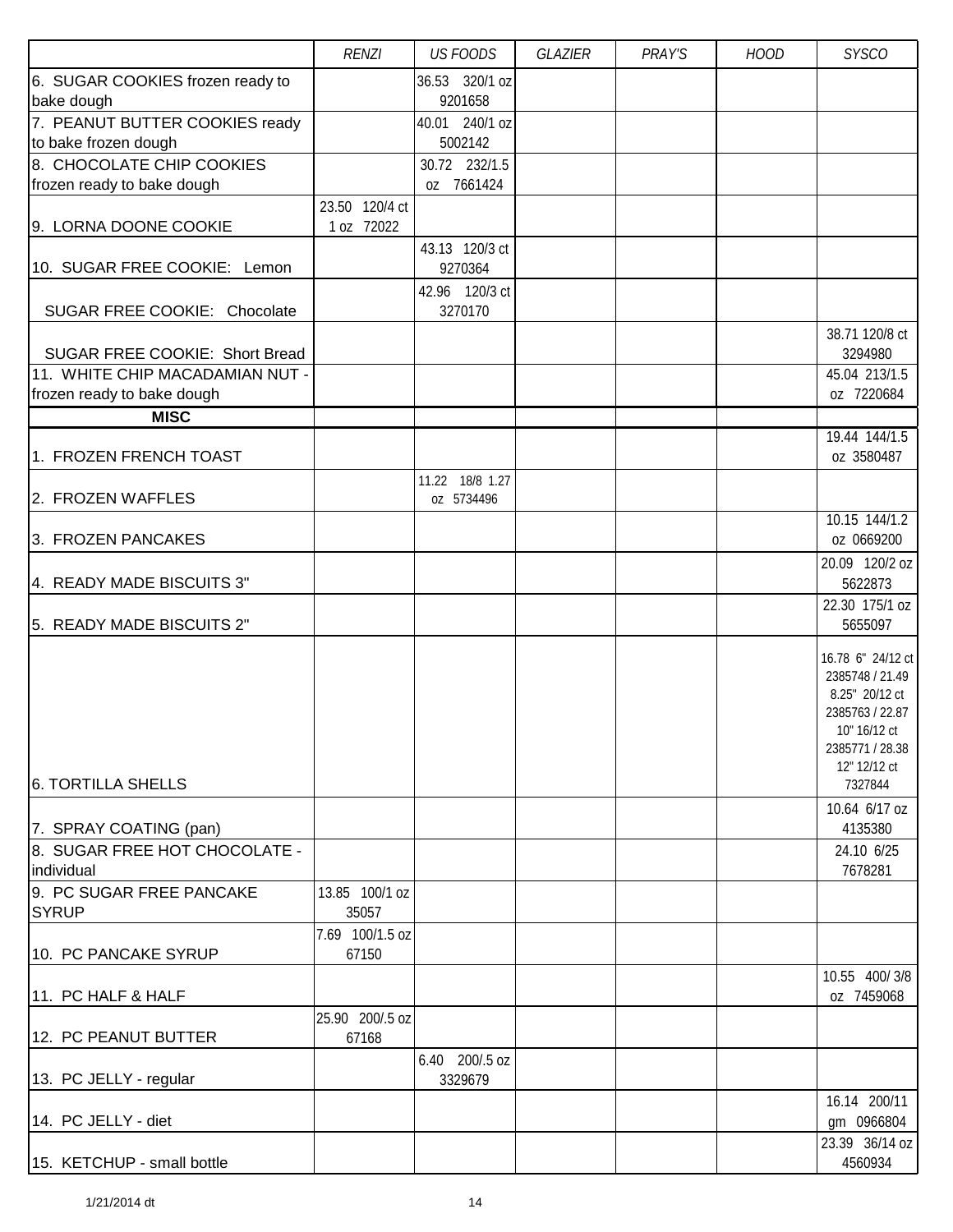|                                                      | <b>RENZI</b>              | <b>US FOODS</b>                      | GLAZIER | PRAY'S | <b>HOOD</b>            | <b>SYSCO</b>                |
|------------------------------------------------------|---------------------------|--------------------------------------|---------|--------|------------------------|-----------------------------|
| 16. MUSTARD - small bottle                           |                           |                                      |         |        |                        | 14.20 12/12 oz<br>4736070   |
| 17. 14 - 16 oz COFFEE                                |                           |                                      |         |        |                        | 47.30 18/14 oz<br>6957799   |
| 18. 14 - 16 oz DECAF COFFEE                          |                           |                                      |         |        |                        | 54.64 18/14 oz<br>6958045   |
| 19. PC SALT SUBSTITUTE                               |                           | 15.61 2/1000<br>5007919              |         |        |                        |                             |
| 20. PC CREAM CHEESE                                  | 12.00 100/.75<br>oz 25009 |                                      |         |        |                        |                             |
| 21. GREEN BEANS                                      | 17.39 6/10#<br>63100      |                                      |         |        |                        |                             |
| 22. WAX BEANS                                        |                           | 17.78 6/10#<br>6330260               |         |        |                        |                             |
| 23. KIDNEY BEANS                                     |                           | 19.48 6/10#<br>2329183               |         |        |                        |                             |
| 24. BAKED BEANS (Gramma Brown)                       | 38.00 6/10#<br>66045      |                                      |         |        |                        |                             |
| 25. SUGAR FREE PUDDING -<br>Individual ready to make |                           | 15.53 12/5 oz<br>7371743/<br>9371667 |         |        |                        |                             |
| 26. SUGAR FREE JELLO - Individual<br>ready to make   |                           |                                      |         |        |                        | 24.21 18/2.75<br>oz 7188711 |
| 27. PC SALAD DRESSING (Italian LF)                   |                           | 60/1.5 oz<br>9.91<br>1155076         |         |        |                        |                             |
| 28. DIET CRANBERRY SAUCE                             |                           |                                      |         |        |                        |                             |
| 29. BOLOGNA - Wunderbar or equal                     |                           |                                      |         |        |                        | 1.79 lb 2/10.75#<br>0194308 |
| 30. POTATO CHIP - regular 1 oz                       |                           |                                      |         |        |                        | 15.77 72/1 oz<br>0023465    |
| 31. POTATO CHIP - BBQ - 1 oz                         |                           |                                      |         |        |                        | 15.77 72/1 oz<br>0023705    |
| 32. POTATO CHIP - Sour Cream &<br>Onion - 1 oz       |                           |                                      |         |        |                        | 15.76 72/1 oz<br>0023747    |
| 33. TORTILLA CHIPS - 16 oz                           |                           |                                      |         |        |                        | 12.76 8/16 oz<br>7346071    |
| 34. STRAWBERRY PRESERVES - 4#                        |                           |                                      |         |        |                        | 34.04 6/4#<br>4184628       |
| 35. GRAPE JELLY - #10                                |                           | 28.19 6/4#<br>6148563                |         |        |                        |                             |
| 36. KOSHER MEALS - Pre-Packaged -<br>Variety         |                           |                                      |         |        |                        |                             |
| <b>MILK</b>                                          |                           |                                      |         |        |                        |                             |
| 1) WHOLE MILK - Gallon                               |                           |                                      |         |        | 13.92 4/gal<br>0320    |                             |
| 2) WHOLE MILK - 1/2 Gallon                           |                           |                                      |         |        | 16.29 9/.5 gal<br>0189 |                             |
| 3) WHOLE MILK - 8 oz                                 |                           |                                      |         |        | 11.95 50/8 oz<br>1551  |                             |
| 4) WHOLE MILK - 4 oz                                 |                           |                                      |         |        | 11.625 75/4 oz<br>1784 |                             |